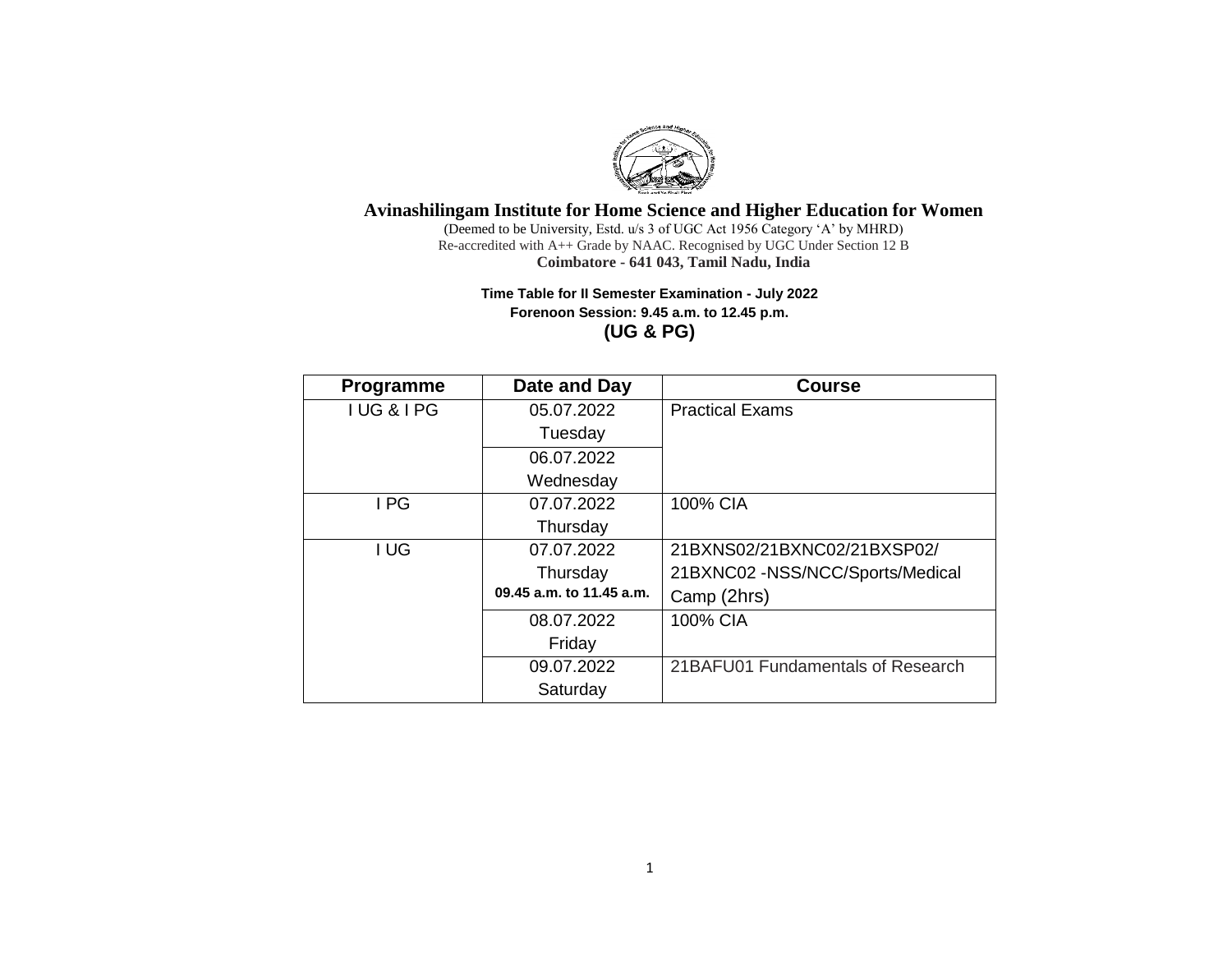

(Deemed to be University, Estd. u/s 3 of UGC Act 1956 Category 'A' by MHRD) Re-accredited with A++ Grade by NAAC. Recognised by UGC Under Section 12 B **Coimbatore - 641 043, Tamil Nadu, India**

### **Time Table for II Semester Examination - July 2022 Forenoon Session: 9.45 a.m. to 12.45 p.m. (UG & PG)**

## **Interior Design and Resource Management**

| Year | 08.07.2022   | 09.07.2022     | 11.07.2022                            | 12.07.2022         | 13.07.2022        | 14.07.2022     | 15.07.2022     | 16.07.2022       |
|------|--------------|----------------|---------------------------------------|--------------------|-------------------|----------------|----------------|------------------|
|      | Friday       | Saturday       | Monday                                | Tuesday            | Wednesday         | Thursday       | Friday         | Saturday         |
|      |              |                |                                       |                    |                   |                |                |                  |
| I UG |              | $\blacksquare$ | 21BLT002 - Tamil - Illakiam II -      | 21BLE002 - English | 21BIDI02 DSE II - | 21BIDC04       | 21BIDC05       | 21BIDC06         |
|      |              |                | Ilakkanam, Ilakkia Varalaru           | Language for       | Personality       | Furnishings in | Management for | $Floriculture -$ |
|      |              |                | 21BLH002 - Hindi - Grammar,           | Communication - II | Development       | Interiors      | Modern Living  | Design and       |
|      |              |                | <b>Translation and General Essays</b> |                    |                   |                |                | Merchandising    |
|      |              |                | 21BLF002 - Lang. French II            |                    |                   |                |                |                  |
| I PG | 21MSXCS1     | Inter          | 21MIRC09 Renewable Energy             | 21MIRC11 Advanced  |                   |                |                |                  |
|      | C.S.S. 09.45 | Disciplinary   |                                       | Resource           |                   |                |                |                  |
|      | a.m. to      | Course         |                                       | Management         |                   |                |                |                  |
|      | 11.45 a.m.   |                |                                       |                    |                   |                |                |                  |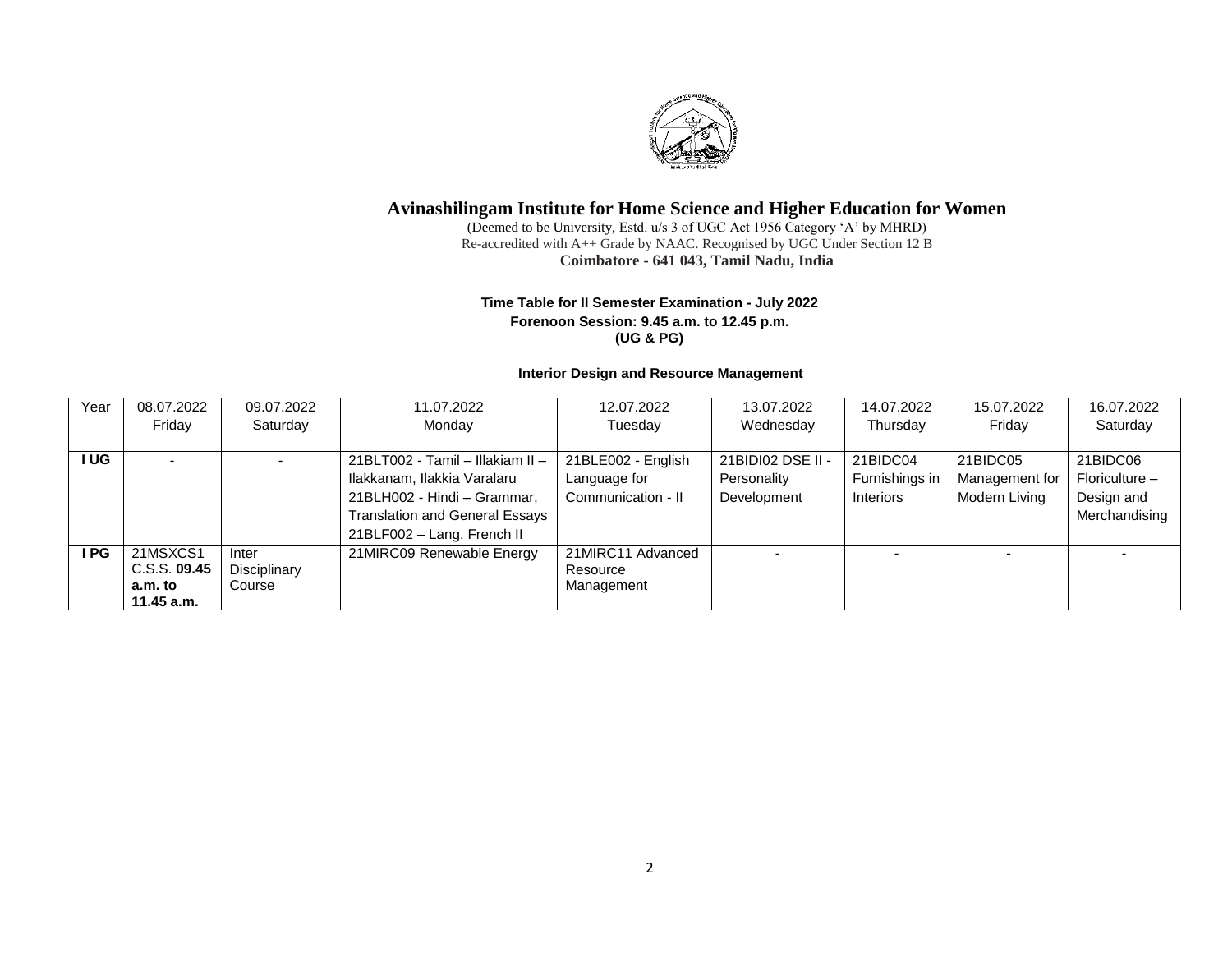

(Deemed to be University, Estd. u/s 3 of UGC Act 1956 Category 'A' by MHRD) Re-accredited with A++ Grade by NAAC. Recognised by UGC Under Section 12 B **Coimbatore - 641 043, Tamil Nadu, India**

#### **Time Table for II Semester Examination - July 2022 Forenoon Session: 9.45 a.m. to 12.45 p.m. (UG & PG)**

**Human Development**

| Year   | 08.07.2022 | 09.07.2022   | 11.07.2022                            | 12.07.2022          | 13.07.2022            | 14.07.2022          | 15.07.2022      |
|--------|------------|--------------|---------------------------------------|---------------------|-----------------------|---------------------|-----------------|
|        | Friday     | Saturday     | Monday                                | Tuesday             | Wednesday             | Thursday            | Friday          |
|        |            |              |                                       |                     |                       |                     |                 |
| I UG I |            |              | 21BLT002 - Tamil - Illakiam II -      | 21BLE002 English    | 21BHDI02 DSE-II Food  | 21BHDC04 Infancy    | 21BHDC05        |
|        |            |              | Ilakkanam, Ilakkia Varalaru           | Language for        | Service in Child Care | and Toddlerhood     | Elements of     |
|        |            |              | 21BLH002 - Hindi - Grammar,           | Communication - II  | Centres               |                     | Human Behaviour |
|        |            |              | <b>Translation and General Essays</b> |                     |                       |                     |                 |
|        |            |              | 21BLF002 - Lang. French II            |                     |                       |                     |                 |
| I PG   | 21MSXCS1   | Inter        | 21MHDC09 Life Span                    | 21MHDC10 Essentials | 21MHDC11 Counselling  | 21MHDC12            |                 |
|        | C.S.S.     | Disciplinary | Development - II                      | of Human Resource   | Techniques and        | Organization of ECE |                 |
|        | 09.45 a.m. | Course       | (adolescence-middle age)              | Development         | Approaches            | Programme           |                 |
|        | to 11.45   |              |                                       |                     |                       |                     |                 |
|        | a.m.       |              |                                       |                     |                       |                     |                 |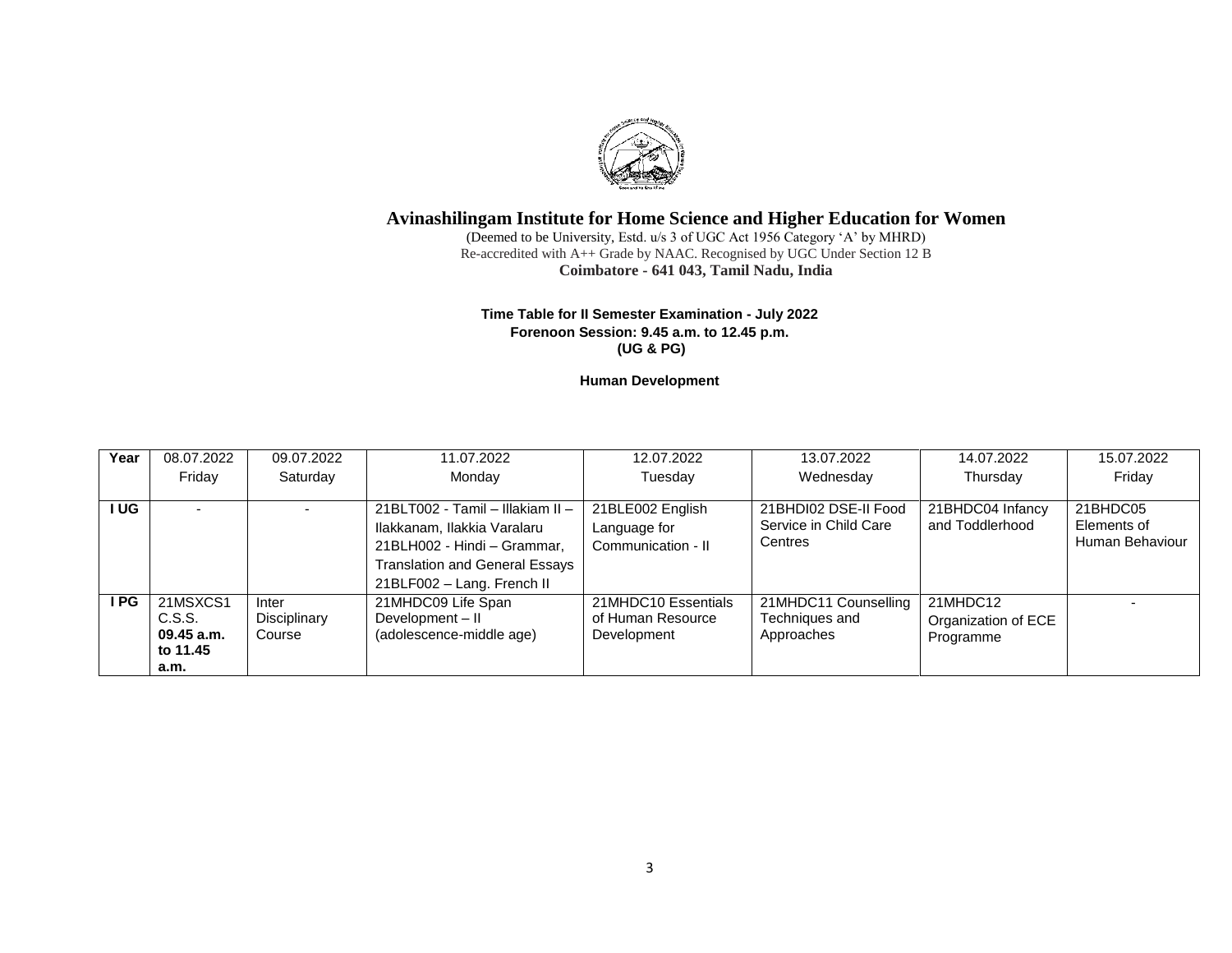

(Deemed to be University, Estd. u/s 3 of UGC Act 1956 Category 'A' by MHRD) Re-accredited with A++ Grade by NAAC. Recognised by UGC Under Section 12 B **Coimbatore - 641 043, Tamil Nadu, India**

### **Time Table for II Semester Examination - July 2022 Forenoon Session: 9.45 a.m. to 12.45 p.m.**

### **(UG & PG)**

#### **Food Service Management & Dietetics**

| Year  | 08.07.2022                                          | 09.07.2022                      | 11.07.2022                                                                                                                                                            | 12.07.2022                                             | 13.07.2022                                                                                    | 14.07.2022                            | 15.07.2022                          |
|-------|-----------------------------------------------------|---------------------------------|-----------------------------------------------------------------------------------------------------------------------------------------------------------------------|--------------------------------------------------------|-----------------------------------------------------------------------------------------------|---------------------------------------|-------------------------------------|
|       | Friday                                              | Saturday                        | Monday                                                                                                                                                                | Tuesday                                                | Wednesday                                                                                     | Thursday                              | Friday                              |
| I UG. |                                                     |                                 | 21BLT002 - Tamil - Illakiam II -<br>Ilakkanam, Ilakkia Varalaru<br>21BLH002 - Hindi - Grammar,<br><b>Translation and General Essays</b><br>21BLF002 - Lang. French II | 21BLE002 English<br>Language for<br>Communication - II | 21BFDI02-DSE-II<br>Chemistry Theory for<br>Food Service<br>Management and<br><b>Dietetics</b> | 21BFDC05 Basics<br>of Food Production | 21BFDC06<br>Operation<br>Management |
| I PG. | 21MSXCS1<br>C.S.S.<br>09.45 a.m. to<br>$11.45$ a.m. | Inter<br>Disciplinary<br>Course | 21MFDC08 Nutraceuticals and<br>Nutrigenomics                                                                                                                          | 21MFDC09 Biochemical<br>Changes in Diseases            | 21MFDC11 Advanced<br>Dietetics - II                                                           |                                       |                                     |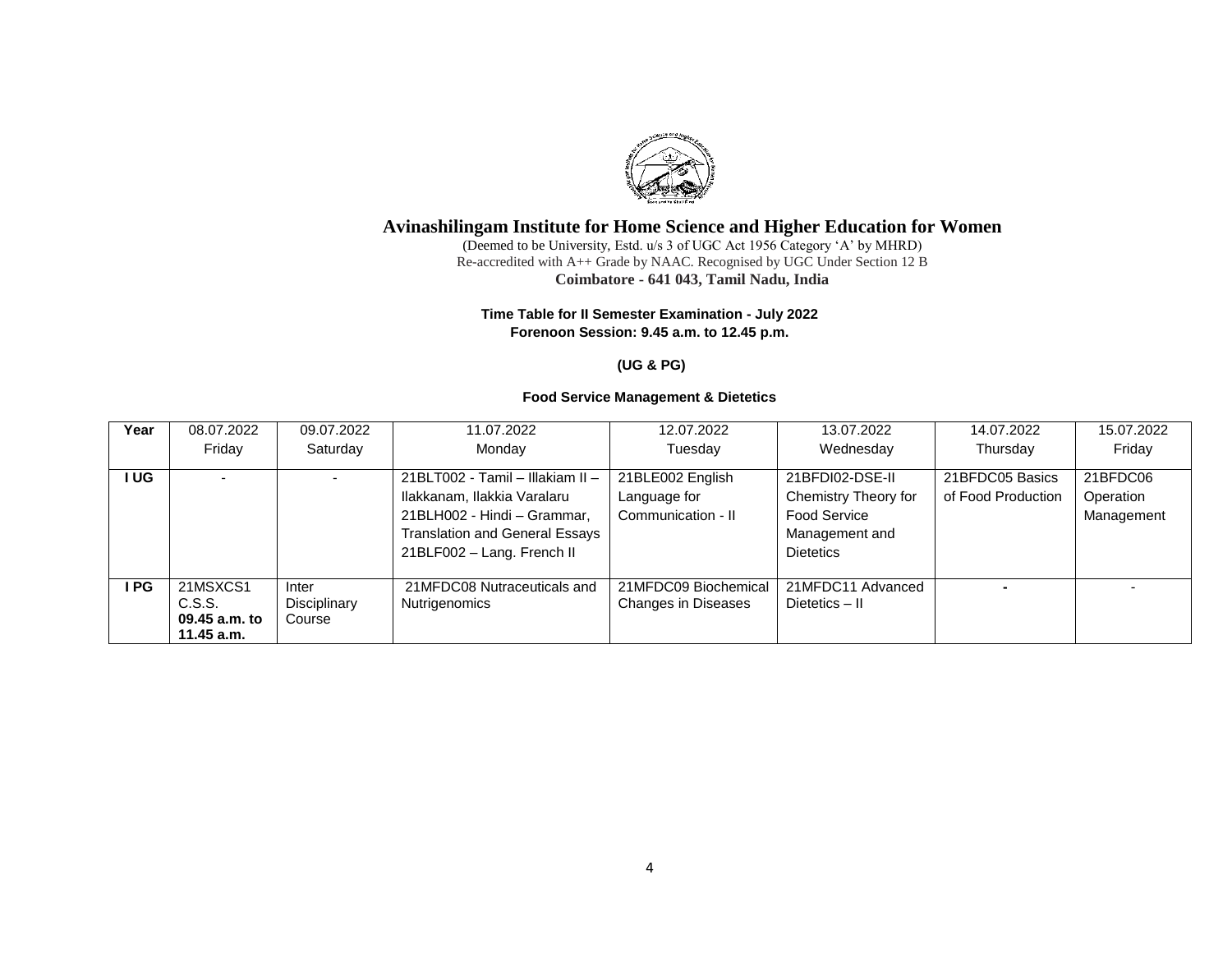

(Deemed to be University, Estd. u/s 3 of UGC Act 1956 Category 'A' by MHRD) Re-accredited with A++ Grade by NAAC. Recognised by UGC Under Section 12 B **Coimbatore - 641 043, Tamil Nadu, India**

#### **Time Table for II Semester Examination - July 2022 Forenoon Session: 9.45 a.m. to 12.45 p.m. (UG & PG)**

#### **Food Science and Nutrition**

| Year   | 08.07.2022                                        | 09.07.2022                      | 11.07.2022                                                                                                                                                     | 12.07.2022                                             | 13.07.2022                                                                      | 14.07.2022                                          | 15.07.2022                    |
|--------|---------------------------------------------------|---------------------------------|----------------------------------------------------------------------------------------------------------------------------------------------------------------|--------------------------------------------------------|---------------------------------------------------------------------------------|-----------------------------------------------------|-------------------------------|
|        | Friday                                            | Saturday                        | Mondav                                                                                                                                                         | Tuesday                                                | Wednesday                                                                       | Thursday                                            | Friday                        |
| I UG I |                                                   |                                 | 21BLT002 - Tamil - Illakiam II -<br>Ilakkanam, Ilakkia Varalaru<br>21BLH002 - Hindi - Grammar,<br>Translation and General Essays<br>21BLF002 - Lang. French II | 21BLE002 English<br>Language for<br>Communication - II | 21BFNI02 DSE-II<br><b>Chemistry Theory</b><br>for Food Science<br>and Nutrition | 21BFNC04 Principles of<br><b>Nutrition</b>          | 21BFNC05 Food<br>Microbiology |
| I PG   | 21MSXCS1<br>C.S.S.<br>09.45 a.m. to<br>11.45 a.m. | Inter<br>Disciplinary<br>Course | 21MFNC08 Physiological Basis<br>for Nutrition                                                                                                                  | 21MFNC09 Advances<br>in Nutrition – II                 | 21MFNC10 Food<br>Biotechnology                                                  | 21MFNC11 Analytical<br>Instrumentation for<br>Foods |                               |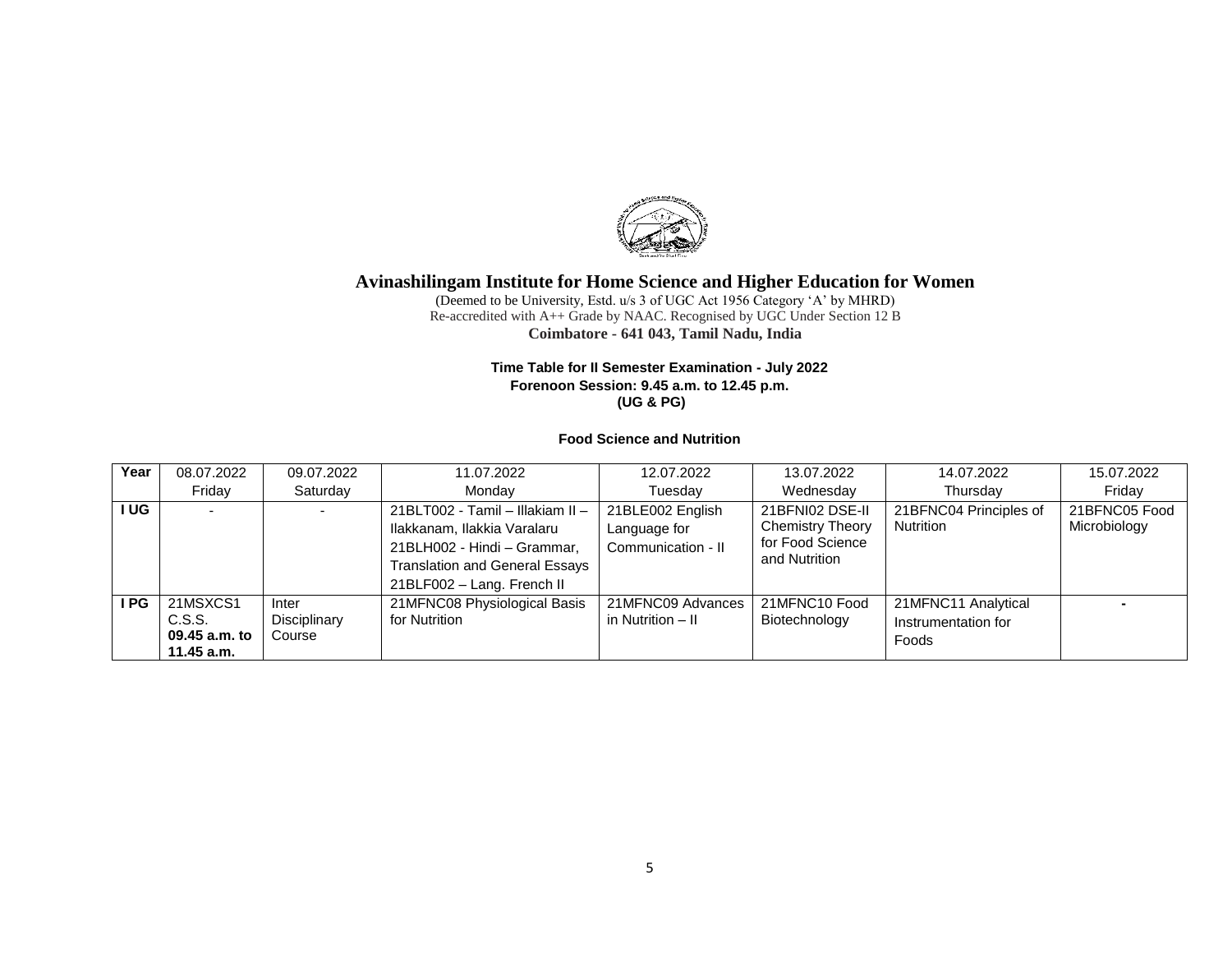

(Deemed to be University, Estd. u/s 3 of UGC Act 1956 Category 'A' by MHRD) Re-accredited with A++ Grade by NAAC. Recognised by UGC Under Section 12 B **Coimbatore - 641 043, Tamil Nadu, India**

#### **Time Table for II Semester Examination - July 2022 Forenoon Session: 9.45 a.m. to 12.45 p.m. UG Rural Development and Sociology**

| Year | 11.07.2022        | 12.07.2022         | 13.07.2022     | 14.07.2022     | 15.07.2022     | 16.07.2022               |
|------|-------------------|--------------------|----------------|----------------|----------------|--------------------------|
|      | Monday            | Tuesday            | Wednesday      | Thursday       | Friday         | Saturday                 |
|      |                   |                    |                |                |                |                          |
| UG   | 21BRDC03 -        | 21BLE002 English   | 21BRDI02DSE-II | 21BRDC04 Rural | 21BSOC03 Rural | 21BSOC04 Urban Sociology |
|      | Extension         | Language for       | Personality    | Development    | Sociology      |                          |
|      | Methods and       | Communication - II | Development    | Programmes     |                |                          |
|      | Audio Visual Aids |                    |                |                |                |                          |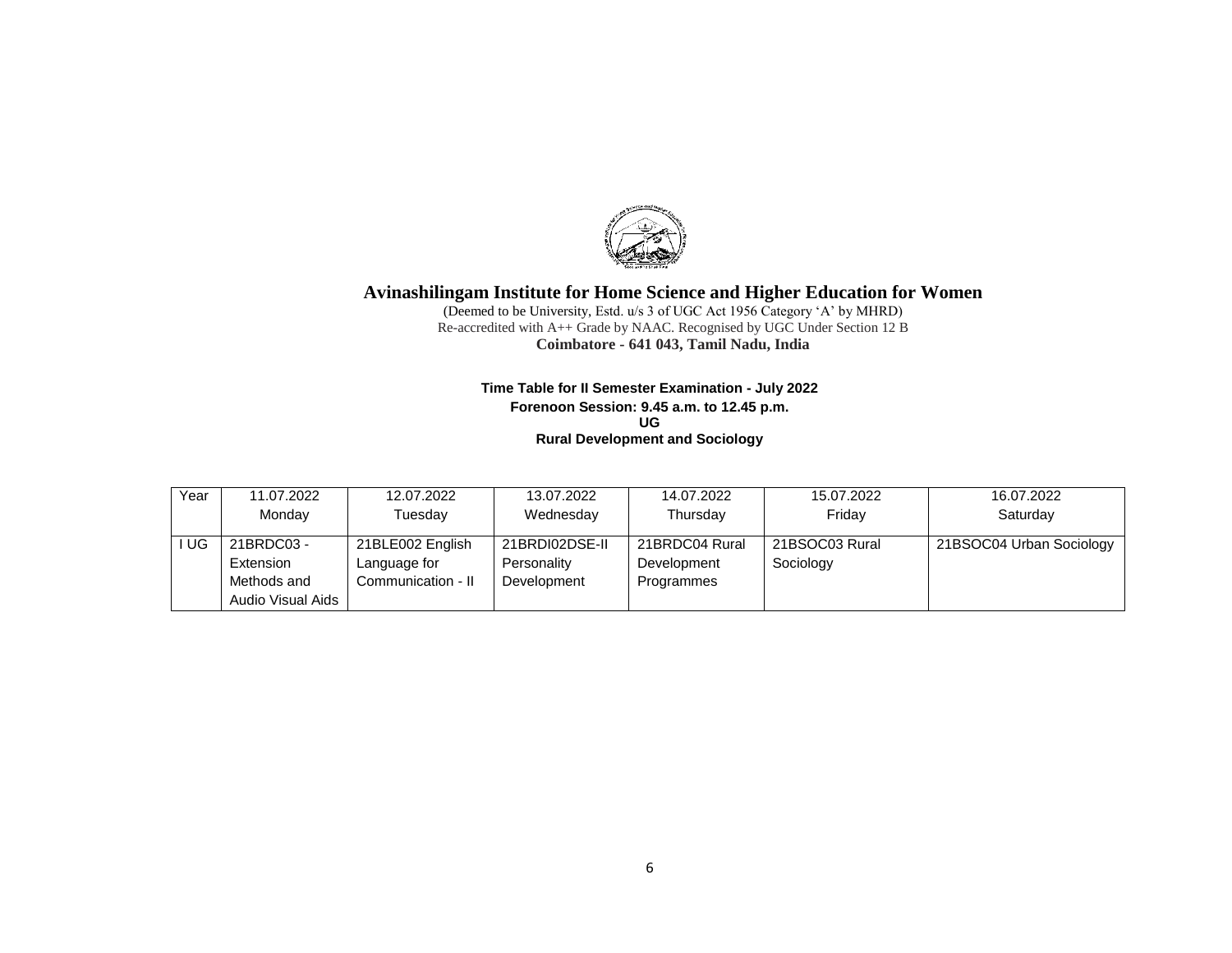

(Deemed to be University, Estd. u/s 3 of UGC Act 1956 Category 'A' by MHRD) Re-accredited with A++ Grade by NAAC. Recognised by UGC Under Section 12 B **Coimbatore - 641 043, Tamil Nadu, India**

**Time Table for II Semester Examination - July 2022 Forenoon Session: 9.45 a.m. to 12.45 p.m.**

### **Master of Social Work & M.Sc. Extension and Communication**

| Year             | 08.07.2022    | 09.07.2022   | 11.07.2022            | 12.07.2022           | 13.07.2022                | 14.07.2022                  |
|------------------|---------------|--------------|-----------------------|----------------------|---------------------------|-----------------------------|
|                  | Fridav        | Saturday     | Monday                | Tuesday              | Wednesday                 | Thursday                    |
|                  |               |              |                       |                      |                           |                             |
| I PG             | 21MSXCS1      | Inter        | 21MSWC08 Community    | 21MSWC10 Counselling | 21MSWC11 Specialisation I | 21MSWC12 Social Work        |
| <b>MSW</b>       | C.S.S.        | Disciplinary | Organization          | and Guidance         | 11A - Labour Welfare      | for Persons with Disability |
|                  | 09.45 a.m. to | Course       |                       |                      | 11B - Medical Social Work | (Self study)                |
|                  | 11.45 a.m.    |              |                       |                      | 11C - Rural Community     |                             |
|                  |               |              |                       |                      | Development               |                             |
| I PG.            | 21MSXCS1      | Inter        | 21MEXC09 Methods and  | 21MEXC10 Group       | 21MEXC11 Development      |                             |
| <b>Extension</b> | C.S.S.        | Disciplinary | Applications in Rural | Dynamics             | Communication             |                             |
|                  | 09.45 a.m. to | Course       | Planning              |                      |                           |                             |
|                  | 11.45 a.m.    |              |                       |                      |                           |                             |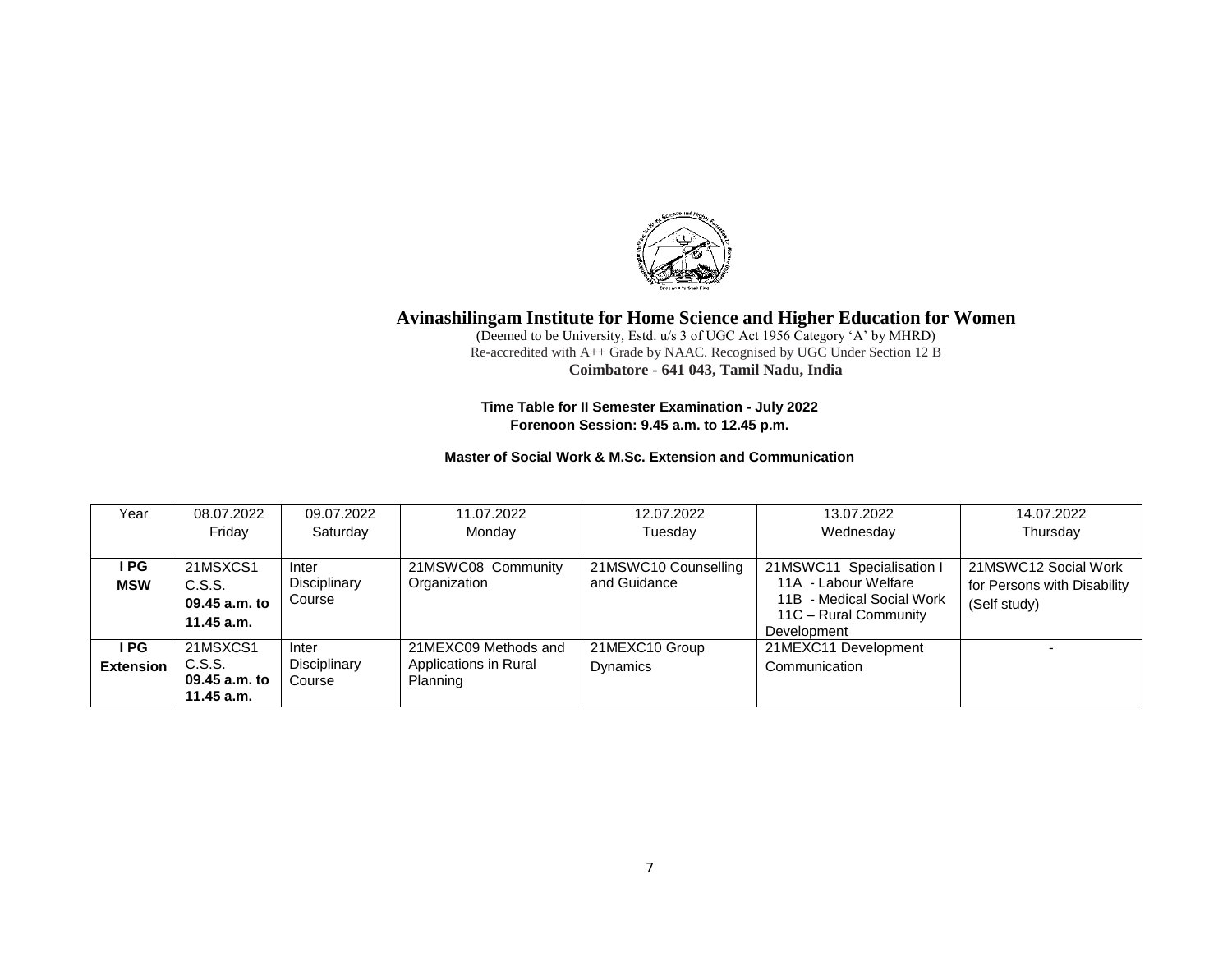

(Deemed to be University, Estd. u/s 3 of UGC Act 1956 Category 'A' by MHRD) Re-accredited with A++ Grade by NAAC. Recognised by UGC Under Section 12 B **Coimbatore - 641 043, Tamil Nadu, India**

#### **Time Table for II Semester Examination - July 2022 Forenoon Session: 9.45 a.m. to 12.45 p.m.**

**(UG & PG)**

|                            |                                                     |                                 |                                                                                                                                                                       | <b>I U.G. Textiles and Apparel Designing</b>                    |                                                                        |                                  |                                 |
|----------------------------|-----------------------------------------------------|---------------------------------|-----------------------------------------------------------------------------------------------------------------------------------------------------------------------|-----------------------------------------------------------------|------------------------------------------------------------------------|----------------------------------|---------------------------------|
| Year                       | 08.07.2022<br>Friday                                | 09.07.2022<br>Saturday          | 11.07.2022<br>Monday                                                                                                                                                  | 12.07.2022<br>Tuesdav                                           | 13.07.2022<br>Wednesday                                                | 14.07.2022<br>Thursday           | 15.07.2022<br>Friday            |
| I UG                       |                                                     | $\blacksquare$                  | 21BLT002 - Tamil - Illakiam II -<br>Ilakkanam, Ilakkia Varalaru<br>21BLH002 - Hindi - Grammar,<br><b>Translation and General Essays</b><br>21BCF002 - Comm. French II | 21BLE002 English<br>Language for<br>Communication - II          | 21BTDI02 DSE-II<br>Chemistry Theory for<br><b>Textile and Clothing</b> | 21BTDC05 Sewing<br>Technology    | 21BTDC06<br>Fashion<br>Concepts |
| I PG.<br>(TFA)             | 21MSXCS1<br>C.S.S.<br>$09.45$ a.m. to<br>11.45 a.m. | Inter<br>Disciplinary<br>Course | 21MTFC07 Knitting Technology                                                                                                                                          | 21MTFC08 Technical<br><b>Textiles</b>                           | 21MTFC09 Sustainable<br>Textiles and Fashion                           | 21MTFC10 Textile<br>Management   |                                 |
| I PG<br>(Bio-<br>textiles) | 21MSXCS1<br>C.S.S.<br>09.45 a.m. to<br>11.45 a.m.   | Inter<br>Disciplinary<br>Course | 21MBXC07 Functional Textiles                                                                                                                                          | 21MBXC08 Textile<br>Processing and<br><b>Effluent Treatment</b> | 21MBXC09 Quality<br>Control                                            | 21MBXC10 Textile<br>Microbiology |                                 |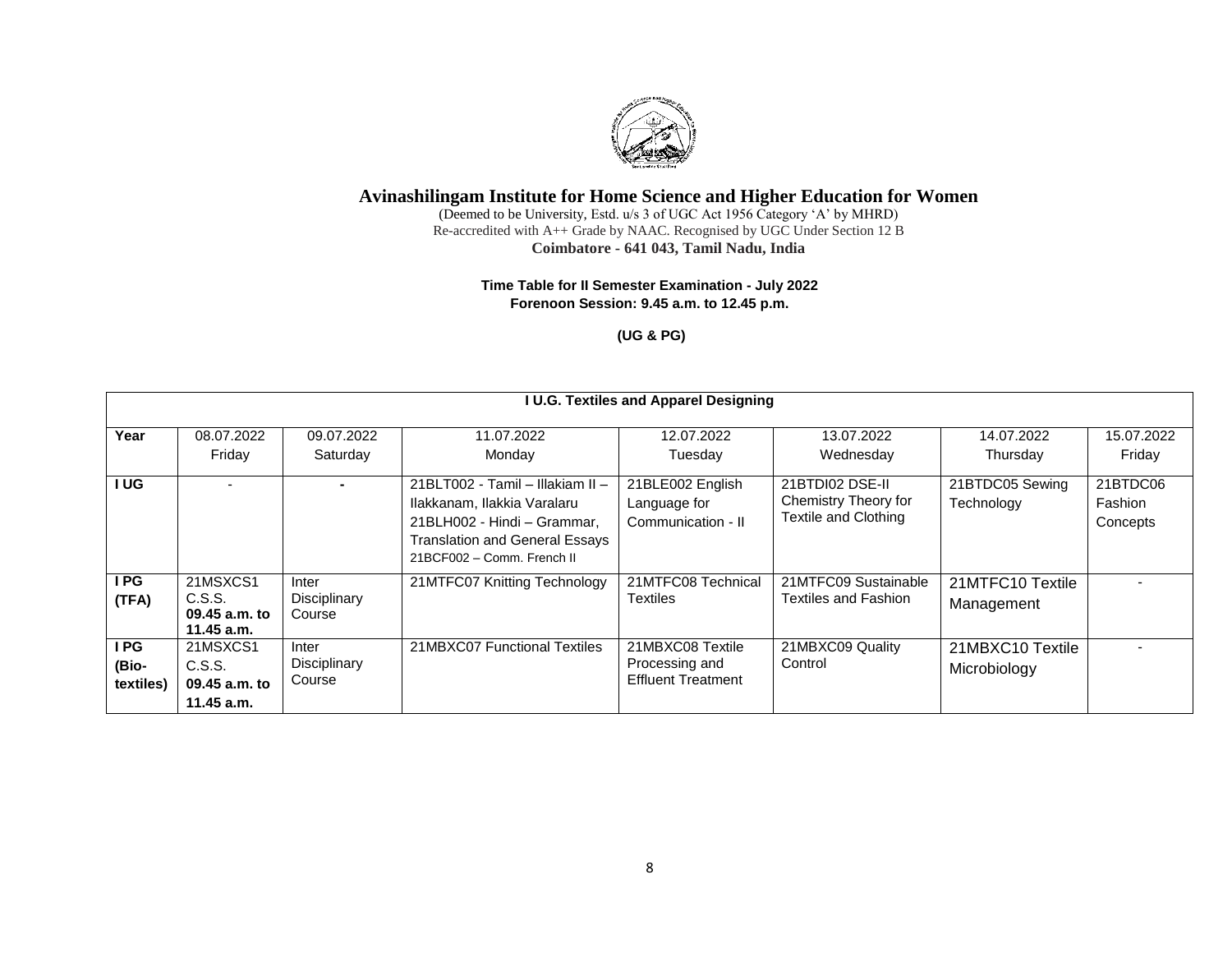

(Deemed to be University, Estd. u/s 3 of UGC Act 1956 Category 'A' by MHRD) Re-accredited with A++ Grade by NAAC. Recognised by UGC Under Section 12 B **Coimbatore - 641 043, Tamil Nadu, India**

## **Time Table for II Semester Examination - July 2022**

**Forenoon Session: 9.45 a.m. to 12.45 p.m.**

**UG & PG**

| Year      | 08.07.2022      | 09.07.2022   | 11.07.2022           | 12.07.2022                          | 13.07.2022               | 14.07.2022         | 15.07.2022          |
|-----------|-----------------|--------------|----------------------|-------------------------------------|--------------------------|--------------------|---------------------|
|           | Friday          | Saturday     | Monday               | Tuesday                             | Wednesday                | Thursday           | Friday              |
|           |                 |              |                      |                                     |                          |                    |                     |
|           |                 |              |                      | I U.G. Biochemistry & Biotechnology |                          |                    |                     |
| I UG      |                 |              | 21BBCC03-            | 21BLE002 - English                  | 21BBCI03 DSE-II          | 21BBCC04 Chemistry | 21BBTC03 Biophysics |
|           |                 |              | Techniques in        | Language for                        | Physics for Biochemistry | of Protein         |                     |
|           |                 |              | Biochemistry         | Communication - II                  |                          |                    |                     |
|           |                 |              |                      | I P.G. Biochemistry                 |                          |                    |                     |
| I PG      | 21MSXCS1        | Inter        | 21MBCC08 Concepts of | 21MBCC09 Genetics                   | 21MBCC10 Diagnostic      |                    |                     |
| (BC)      | C.S.S.          | Disciplinary | Bioinformatics for   | and Molecular                       | Biochemistry             |                    |                     |
|           | 09.45 a.m. to   | Course       | Biochemistry         | Biology                             |                          |                    |                     |
|           | $11.45$ a.m.    |              |                      |                                     |                          |                    |                     |
|           |                 |              |                      | <b>I P.G. Biotechnology</b>         |                          |                    |                     |
|           |                 |              |                      |                                     |                          |                    |                     |
| I PG      | 21MSXCS1        | Inter        | 21MBTC08 Animal      | 21MBTC09                            | 21MBTC10 Recombinant     |                    |                     |
| (BT)      | C.S.S.          | Disciplinary | Biotechnology        | <b>Bioinformatics</b>               | <b>DNA Technology</b>    |                    |                     |
|           | 09.45 a.m. to   | Course       |                      |                                     |                          |                    |                     |
|           | $11.45$ a.m.    |              |                      |                                     |                          |                    |                     |
|           |                 |              |                      | <b>I P.G. Bioinformatics</b>        |                          |                    |                     |
|           |                 |              |                      |                                     |                          |                    |                     |
| I PG      | 21MSXCS1        | Inter        | 21MBIC08 Perl and    | 21MBIC09 Structural                 | 21MBIC10 OMICs           |                    |                     |
| (Bioinfor | C.S.S.          | Disciplinary | Python               | Bioinformatics and R                | Technologies             |                    |                     |
| matics)   | $09.45$ a.m. to | Course       |                      | Programming                         |                          |                    |                     |
|           | 11.45 a.m.      |              |                      |                                     |                          |                    |                     |
|           |                 |              |                      |                                     |                          |                    |                     |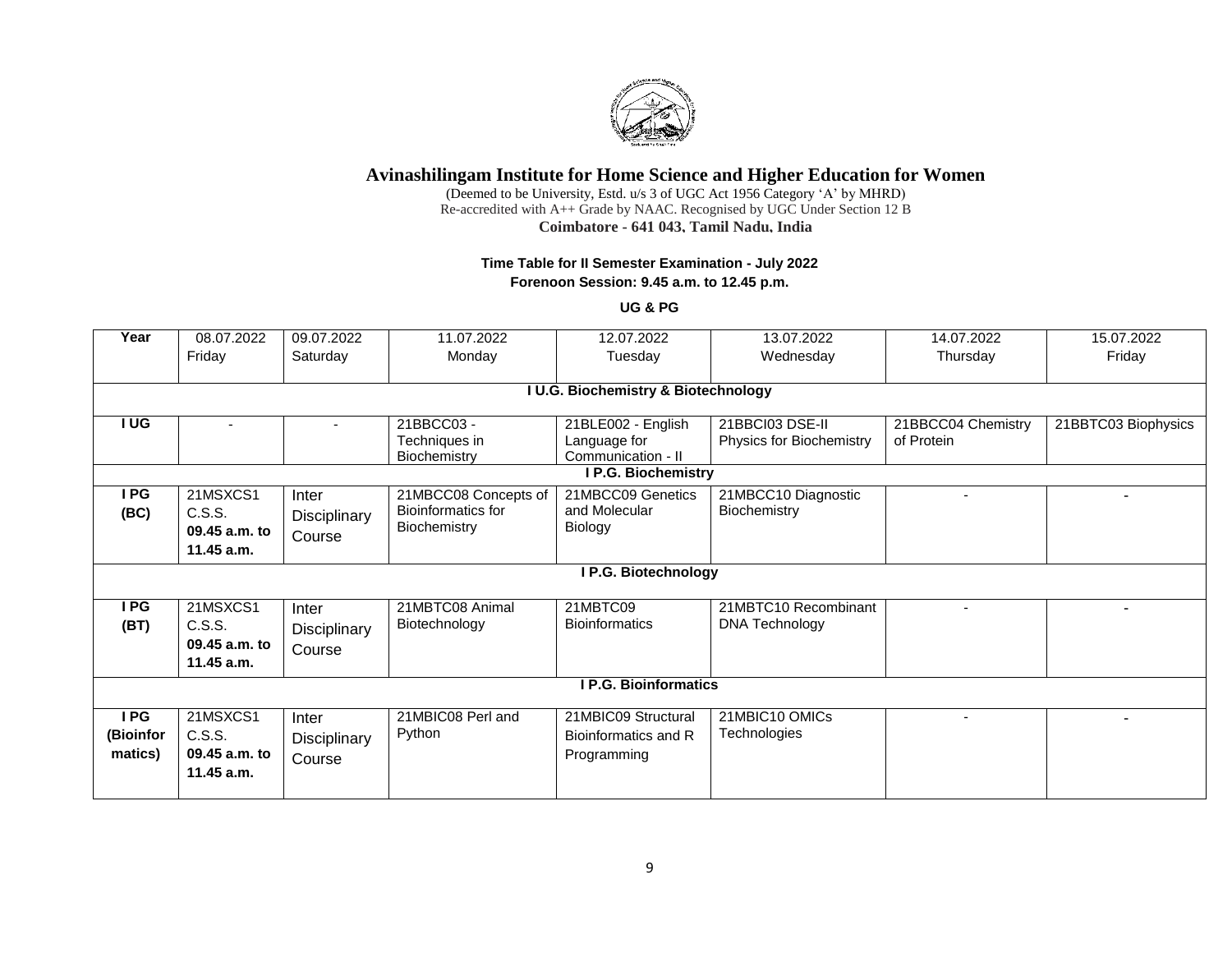

(Deemed to be University, Estd. u/s 3 of UGC Act 1956 Category 'A' by MHRD) Re-accredited with A++ Grade by NAAC. Recognised by UGC Under Section 12 B **Coimbatore - 641 043, Tamil Nadu, India**

#### **Time Table for II Semester Examination - July 2022 Forenoon Session: 9.45 a.m. to 12.45 p.m. UG & PG**

### **Chemistry**

| Year | 08.07.2022                                        | 09.07.2022                      | 11.07.2022                                                                                                                                                            | 12.07.2022                                             | 13.07.2022                                      | 14.07.2022                                       | 15.07.2022                                       |
|------|---------------------------------------------------|---------------------------------|-----------------------------------------------------------------------------------------------------------------------------------------------------------------------|--------------------------------------------------------|-------------------------------------------------|--------------------------------------------------|--------------------------------------------------|
|      | Fridav                                            | Saturday                        | Monday                                                                                                                                                                | Tuesdav                                                | Wednesday                                       | Thursday                                         | Fridav                                           |
| I UG |                                                   | $\overline{\phantom{0}}$        | 21BLT002 - Tamil - Illakiam II -<br>Ilakkanam, Ilakkia Varalaru<br>21BLH002 - Hindi - Grammar,<br><b>Translation and General Essays</b><br>21BLF002 - Lang. French II | 21BLE002 English<br>Language for<br>Communication - II | 21BCHI03 DSE-II<br><b>Classical Mathematics</b> | 21BCHC04 Basics<br>Concepts of<br>Chemistry $-1$ | 21BCHC05 Basics<br>Concepts of<br>Chemistry - II |
| I PG | 21MSXCS1<br>C.S.S.<br>09.45 a.m. to<br>11.45 a.m. | Inter<br>Disciplinary<br>Course | 21MCHC07 Organic Chemistry-II                                                                                                                                         | 21MCHC08 Inorganic<br>Chemistry-II                     | 21MCHC09 Physical<br>Chemistry - II             |                                                  |                                                  |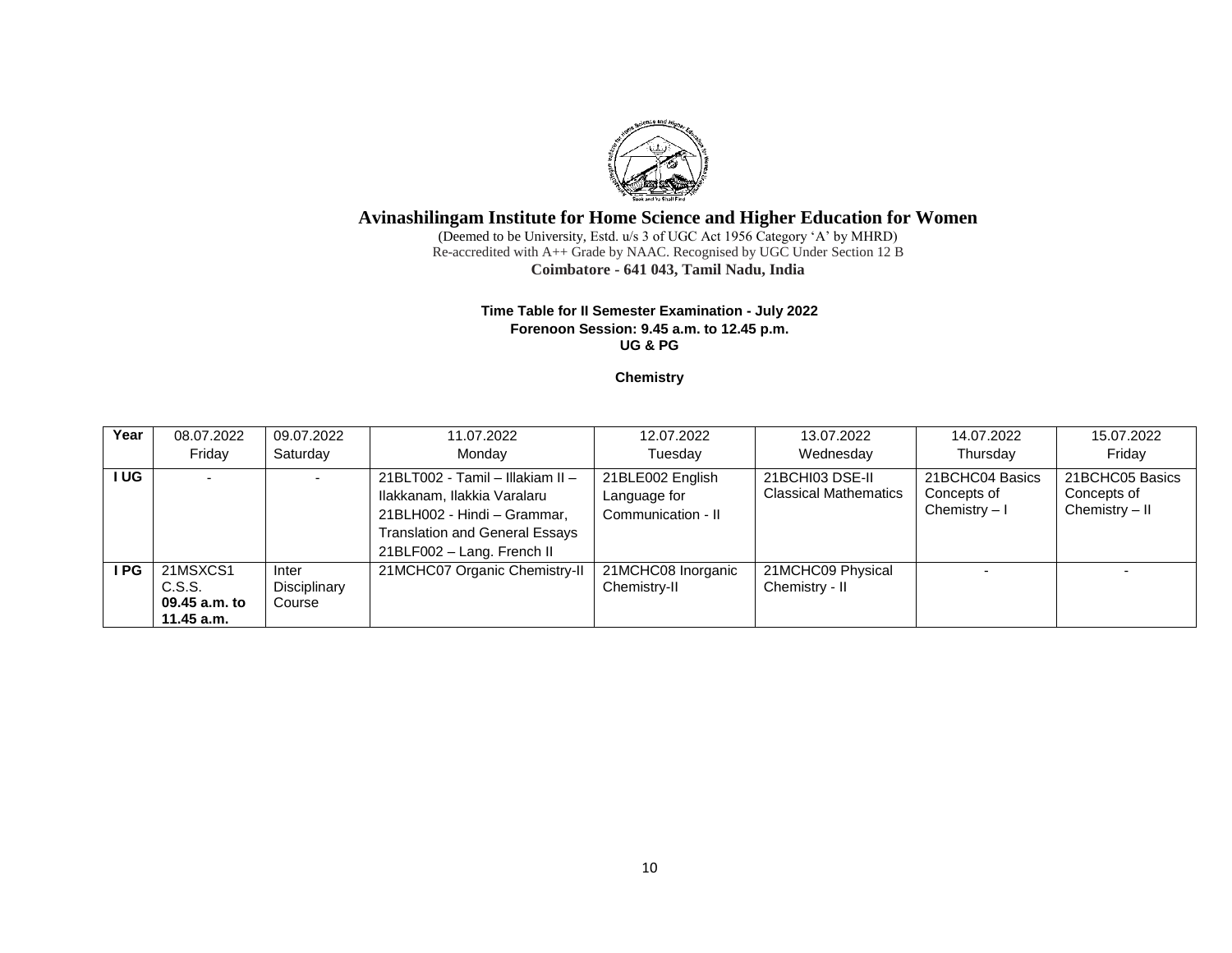

(Deemed to be University, Estd. u/s 3 of UGC Act 1956 Category 'A' by MHRD) Re-accredited with A++ Grade by NAAC. Recognised by UGC Under Section 12 B **Coimbatore - 641 043, Tamil Nadu, India**

#### **Time Table for II Semester Examination - July 2022 Forenoon Session: 9.45 a.m. to 12.45 p.m. UG & PG**

#### **Physics**

| Year | 08.07.2022                                          | 09.07.2022                      | 11.07.2022                                                                                                                                                            | 12.07.2022                                             | 13.07.2022                                                 | 14.07.2022                                    | 15.07.2022      |
|------|-----------------------------------------------------|---------------------------------|-----------------------------------------------------------------------------------------------------------------------------------------------------------------------|--------------------------------------------------------|------------------------------------------------------------|-----------------------------------------------|-----------------|
|      | Fridav                                              | Saturday                        | Monday                                                                                                                                                                | Tuesdav                                                | Wednesday                                                  | Thursday                                      | Fridav          |
| I UG |                                                     |                                 | 21BLT002 - Tamil - Illakiam II -<br>Ilakkanam, Ilakkia Varalaru<br>21BLH002 - Hindi - Grammar,<br><b>Translation and General Essays</b><br>21BLF002 - Lang. French II | 21BLE002 English<br>Language for<br>Communication - II | 21BPHI02 DSE-II<br>Mathematics II                          | 21BPHC04 Mechanics<br>and Sound               | 21BPHC05 Optics |
| I PG | 21MSXCS1<br>C.S.S.<br>09.45 a.m. to<br>$11.45$ a.m. | Inter<br>Disciplinary<br>Course | 21MPHC07<br>Quantum Mechanics I                                                                                                                                       | 21MPHC08 Statistical<br>Mechanics                      | 21MPHC09<br>Advanced<br><b>Condensed Matter</b><br>Physics | 21MPHC10<br><b>Mathematical Physics</b><br>H. |                 |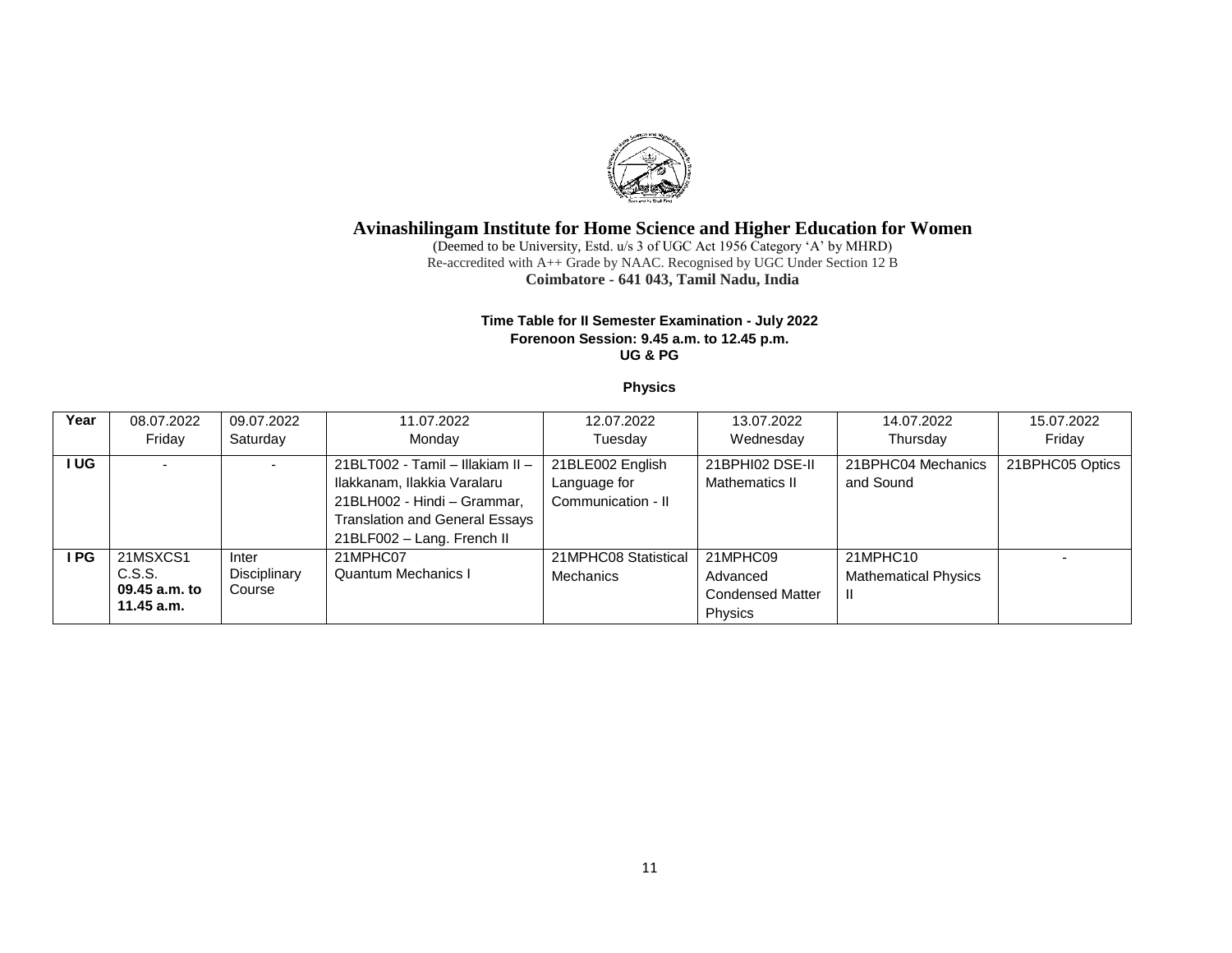

(Deemed to be University, Estd. u/s 3 of UGC Act 1956 Category 'A' by MHRD) Re-accredited with A++ Grade by NAAC. Recognised by UGC Under Section 12 B **Coimbatore - 641 043, Tamil Nadu, India**

# **Time Table for II Semester Examination - July 2022**

**Forenoon Session: 9.45 a.m. to 12.45 p.m.**

**UG** 

#### **Mathematics**

| Year | 08.07.2022                                       | 09.07.2022                      | 11.07.2022                                                                                                                                                               | 12.07.2022                                               | 13.07.2022                                           | 14.07.2022                                  | 15.07.2022                                            | 16.07.2022                               |
|------|--------------------------------------------------|---------------------------------|--------------------------------------------------------------------------------------------------------------------------------------------------------------------------|----------------------------------------------------------|------------------------------------------------------|---------------------------------------------|-------------------------------------------------------|------------------------------------------|
|      | Friday                                           | Saturday                        | Monday                                                                                                                                                                   | Tuesday                                                  | Wednesday                                            | Thursday                                    | Fridav                                                | Saturday                                 |
| I UG |                                                  |                                 | 21BLT002 - Tamil - Illakiam II<br>- Ilakkanam, Ilakkia Varalaru<br>21BLH002 - Hindi - Grammar,<br><b>Translation and General</b><br>Essays<br>21BLF002 - Lang. French II | 21BLE002 English<br>Language for<br>Communication -<br>Ш | 21BMAI02 DSE II -<br>Mathematical<br>Statistics - II | 21BMAC04 Integral<br>and Vector<br>Calculus | 21BMAC05<br>Trigonometry<br>and Laplace<br>Transforms | 21BMAC06<br>Differential<br>Equations    |
| I PG | 21MSXCS1<br>$C.S.S.$ 09.45 a.m.<br>to 11.45 a.m. | Inter<br>Disciplinary<br>Course | 21MMAC08 Advanced<br>Algebra II                                                                                                                                          | 21MMAC09 Real<br>Analysis II                             | 21MMAC10 Partial<br><b>Differential Equations</b>    | 21MMAC11<br>Mathematical<br>Statistics-II   | 21MMAC12<br>Topology – I                              | 21MMAC13<br>Advanced<br><b>Mechanics</b> |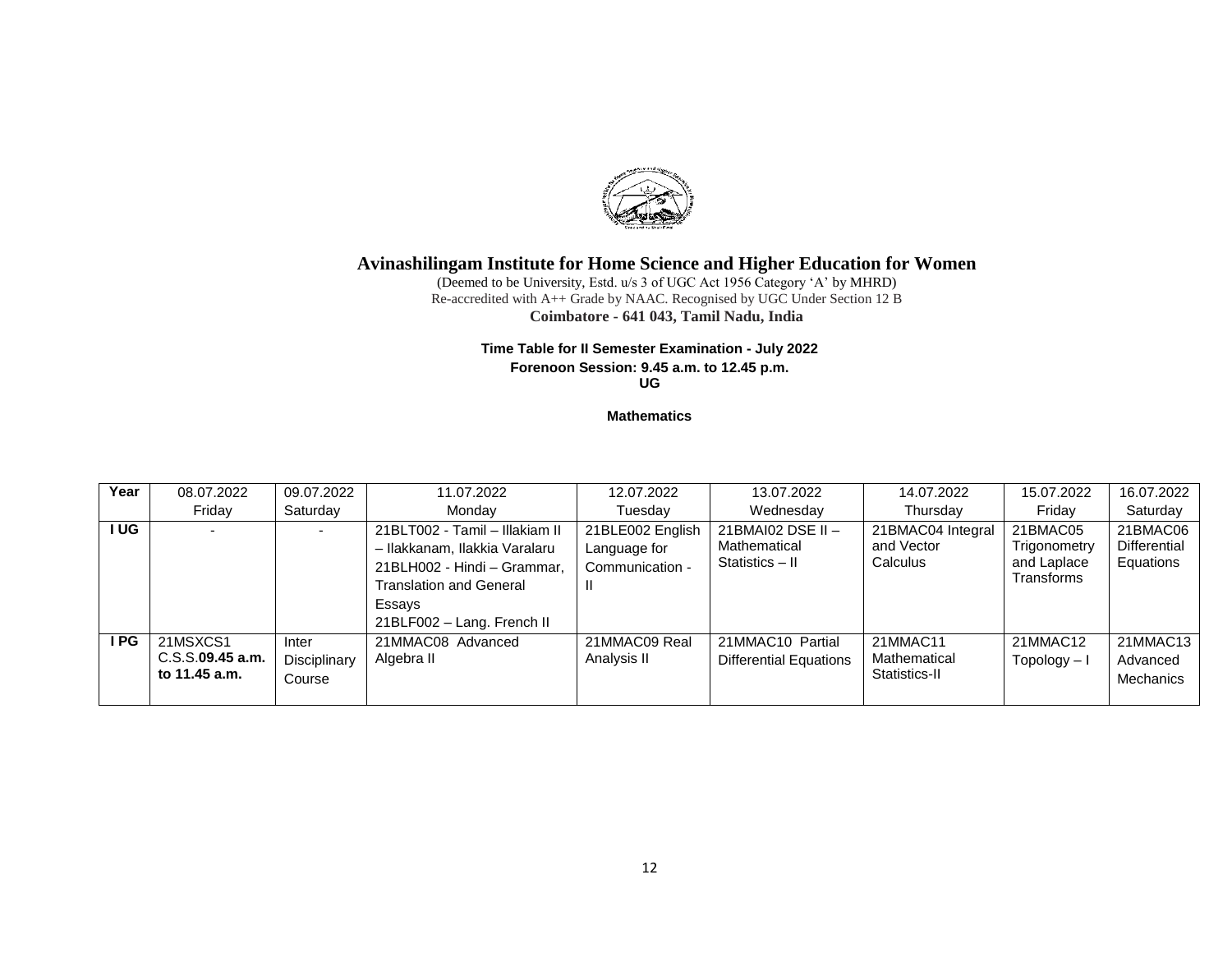

(Deemed to be University, Estd. u/s 3 of UGC Act 1956 Category 'A' by MHRD) Re-accredited with A++ Grade by NAAC. Recognised by UGC Under Section 12 B **Coimbatore - 641 043, Tamil Nadu, India**

## **Time Table for II Semester Examination - July 2022 Forenoon Session: 9.45 a.m. to 12.45 p.m.**

#### **UG & PG Botany**

| Year | 08.07.2022                  | 09.07.2022   | 11.07.2022                            | 12.07.2022         | 13.07.2022            | 14.07.2022     | 15.07.2022   |
|------|-----------------------------|--------------|---------------------------------------|--------------------|-----------------------|----------------|--------------|
|      | Fridav                      | Saturday     | Monday                                | Tuesdav            | Wednesday             | Thursday       | Friday       |
| I UG |                             |              | 21BLT002 - Tamil - Illakiam II -      | 21BLE002 English   | 21BBOI03 DSE-II       | 21BBOC04       | 21BBOC05     |
|      |                             |              | Ilakkanam, Ilakkia Varalaru           | Language for       | Developmental Zoology | Bryophyta and  | Gymnosperms  |
|      |                             |              | 21BLH002 - Hindi - Grammar,           | Communication - II | and Animal Physiology | Pteridophyta   | and          |
|      |                             |              | <b>Translation and General Essays</b> |                    |                       |                | Palaeobotany |
|      |                             |              | 21BLF002 - Lang. French II            |                    |                       |                |              |
| I PG | 21MSXCS1                    | Inter        | 21MBOC08 Embryology of                | 21MBOC09 Taxonomy  | 21MBOC10 Cell and     | 21MBOC11 Plant |              |
|      | C.S.S.                      | Disciplinary | Angiosperms                           | of Angiosperms and | Molecular Biology     | Physiology     |              |
|      | 09.45 a.m. to<br>11.45 a.m. | Course       |                                       | Economic Botany    |                       |                |              |
|      |                             |              |                                       |                    |                       |                |              |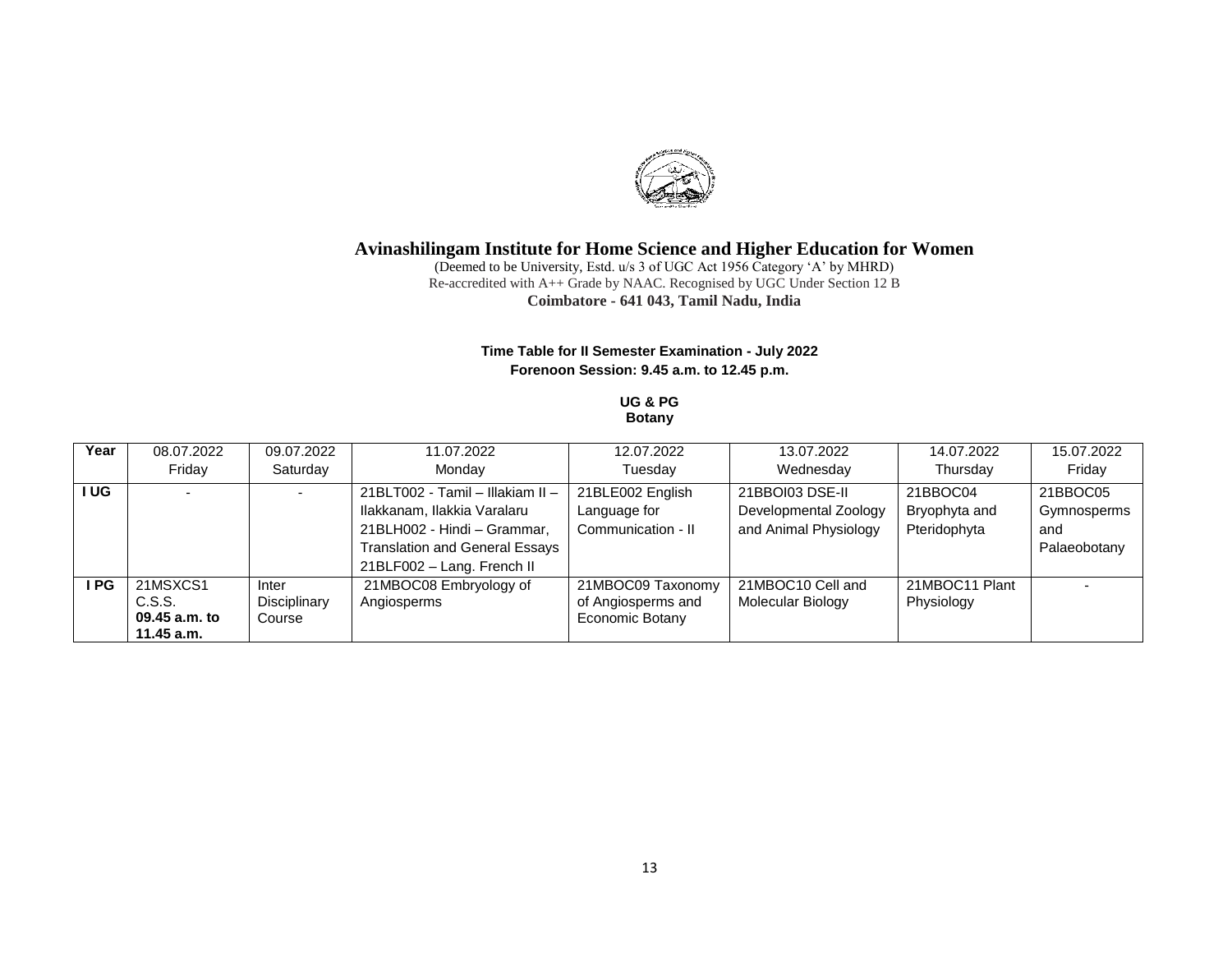

(Deemed to be University, Estd. u/s 3 of UGC Act 1956 Category 'A' by MHRD) Re-accredited with A++ Grade by NAAC. Recognised by UGC Under Section 12 B **Coimbatore - 641 043, Tamil Nadu, India**

#### **Time Table for II Semester Examination - July 2022 Forenoon Session: 9.45 a.m. to 12.45 p.m. UG & PG**

#### **Zoology**

| Year  | 08.07.2022                                        | 09.07.2022                      | 11.07.2022                                                                                                                                                                  | 12.07.2022                                             | 13.07.2022                           | 14.07.2022                        | 15.07.2022              |
|-------|---------------------------------------------------|---------------------------------|-----------------------------------------------------------------------------------------------------------------------------------------------------------------------------|--------------------------------------------------------|--------------------------------------|-----------------------------------|-------------------------|
|       | Friday                                            | Saturday                        | Monday                                                                                                                                                                      | Tuesday                                                | Wednesday                            | Thursday                          | Friday                  |
| I UG. |                                                   |                                 | 21BLT002 - Tamil - Illakiam II -<br>Ilakkanam, Ilakkia Varalaru<br>21BLH002 - Hindi - Grammar,<br><b>Translation and General Essays</b><br>$21BLF002 - Lang$ .<br>French II | 21BLE002 English<br>Language for<br>Communication - II |                                      | 21BZOC04 Chordata I               | 21BZOC05<br>Chordata II |
| I PG. | 21MSXCS1<br>C.S.S.<br>09.45 a.m. to<br>11.45 a.m. | Inter<br>Disciplinary<br>Course | 21MZOC07 Biochemistry                                                                                                                                                       | 21MZOC08 Animal<br>Physiology and<br>Endocrinology     | 21MZOCO9<br>Developmental<br>Zoology | 21MZOC10<br><b>Bioinformatics</b> |                         |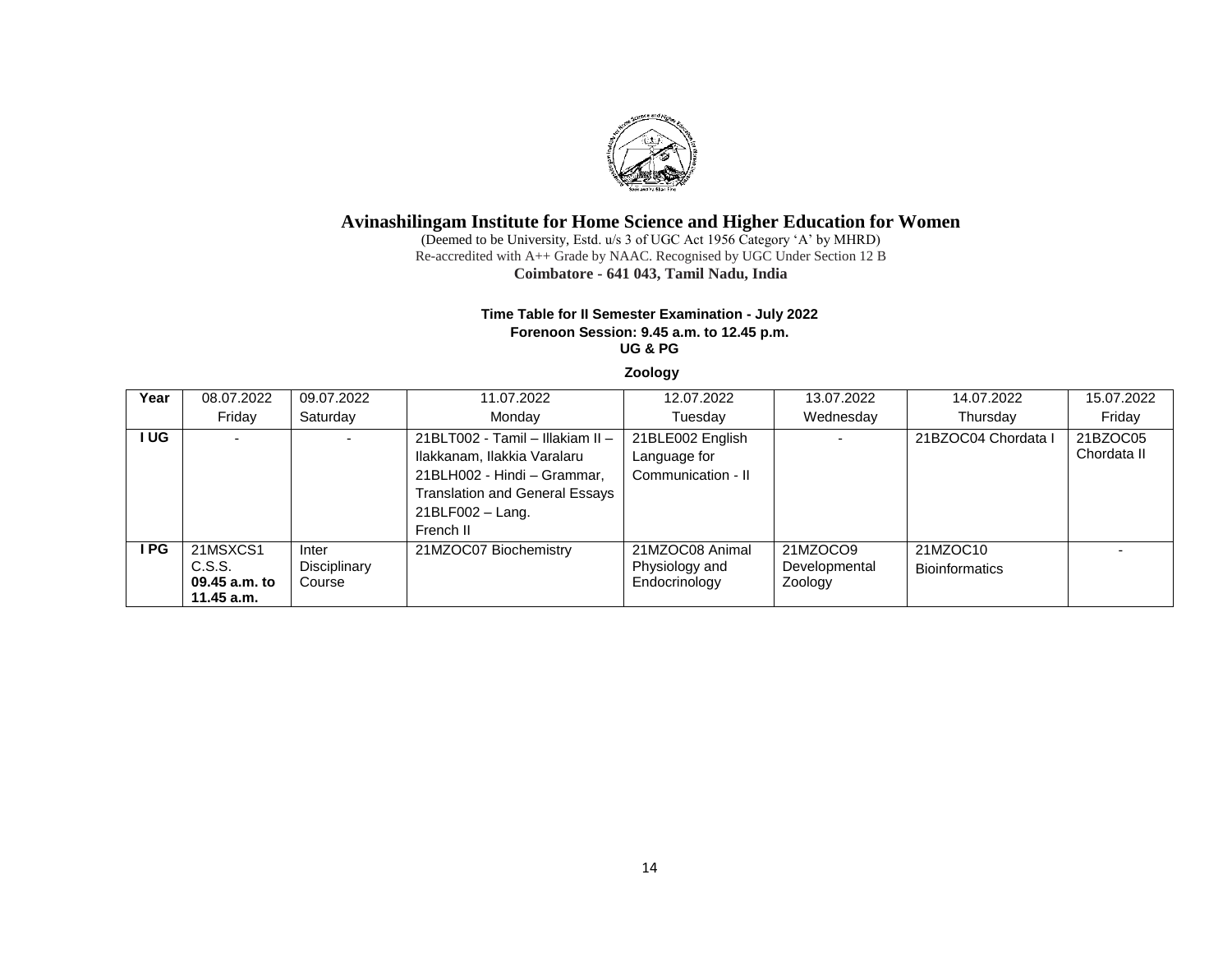

(Deemed to be University, Estd. u/s 3 of UGC Act 1956 Category 'A' by MHRD) Re-accredited with A++ Grade by NAAC. Recognised by UGC Under Section 12 B **Coimbatore - 641 043, Tamil Nadu, India**

#### **Time Table for II Semester Examination - July 2022 Forenoon Session: 9.45 a.m. to 12.45 p.m. UG & PG**

## **Computer Science**

| Year   | 08.07.2022                                        | 09.07.2022                      | 11.07.2022                                                                                                                                                                       | 12.07.2022                                             | 13.07.2022                                            | 14.07.2022                           | 15.07.2022                             | 16.07.2022                          |
|--------|---------------------------------------------------|---------------------------------|----------------------------------------------------------------------------------------------------------------------------------------------------------------------------------|--------------------------------------------------------|-------------------------------------------------------|--------------------------------------|----------------------------------------|-------------------------------------|
|        | Friday                                            | Saturday                        | Monday                                                                                                                                                                           | Tuesday                                                | Wednesday                                             | Thursday                             | Fridav                                 | Saturday                            |
| I UG I |                                                   |                                 | 21BLT002 - Tamil - Illakiam II -<br>Ilakkanam, Ilakkia Varalaru<br>21BLH002 - Hindi - Grammar,<br><b>Translation and General Essays</b><br>21BCF002 - Communicative<br>French II | 21BLE002 English<br>Language for<br>Communication - II | $21BCSIO2$ $DSE$ - II<br>Programming<br>Interactivity | 21BCSC05<br>Computer<br>Architecture | 21BCSC06<br>Internet and<br>E-Commerce | 21BCSC07<br>Programming<br>in $C++$ |
| I PG.  | 21MSXCS1<br>C.S.S.<br>09.45 a.m. to<br>11.45 a.m. | Inter<br>Disciplinary<br>Course | 21MCSC08 Data Mining and<br>Warehousing                                                                                                                                          | 21MCSC09<br>Software Project<br>Management             | 21MCSC10 Cyber<br>Security                            | 21MCSC11 Artificial<br>Intelligence  |                                        |                                     |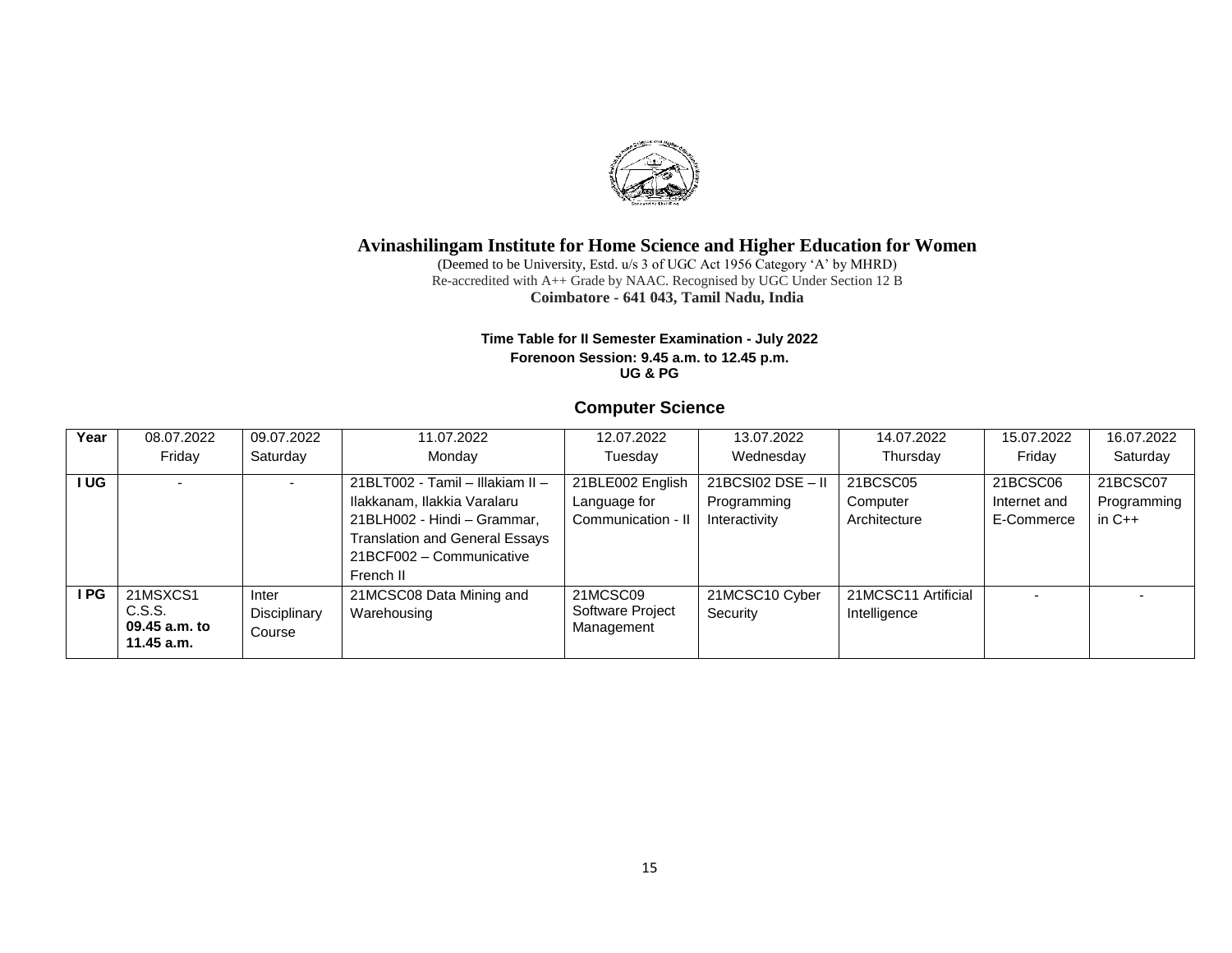

(Deemed to be University, Estd. u/s 3 of UGC Act 1956 Category 'A' by MHRD) Re-accredited with A++ Grade by NAAC. Recognised by UGC Under Section 12 B **Coimbatore - 641 043, Tamil Nadu, India**

#### **Time Table for II Semester Examination - July 2022 Forenoon Session: 9.45 a.m. to 12.45 p.m. UG & PG**

# **Computer Applications**

| Year | 08.07.2022                                        | 09.07.2022                      | 11.07.2022                                                                                            | 12.07.2022                          | 13.07.2022                           | 14.07.2022                                     | 15.07.2022               | 16.07.2022                            |
|------|---------------------------------------------------|---------------------------------|-------------------------------------------------------------------------------------------------------|-------------------------------------|--------------------------------------|------------------------------------------------|--------------------------|---------------------------------------|
|      | Friday                                            | Saturday                        | Monday                                                                                                | Tuesday                             | Wednesday                            | Thursday                                       | Friday                   | Saturday                              |
| UG.  |                                                   |                                 | 21BLT002 - Tamil - Illakiam II<br>- Ilakkanam, Ilakkia Varalaru                                       | 21BLE002 English                    | $21BCAl02$ DSE - II<br>Principles of | 21BCAC05 Data<br>Structures and                | --                       | 21BCAC06<br>Object                    |
|      |                                                   |                                 | 21BLH002 - Hindi - Grammar.<br><b>Translation and General</b><br>Essays<br>21BCF002 - Comm. French II | Language for<br>Communication - II  | Accountancy                          | Algorithms                                     |                          | Oriented<br>Programming<br>with $C++$ |
| I PG | 21MSXCS1<br>C.S.S.<br>09.45 a.m. to<br>11.45 a.m. | Inter<br>Disciplinary<br>Course | 21MCAC08 Optimization<br>Techniques                                                                   | 21MCAC09<br>Software<br>Engineering | 21MCAC10<br><b>Operating Systems</b> | 21MCAC11<br>Data Communication<br>and Networks | 21MCAC12<br>Data Science |                                       |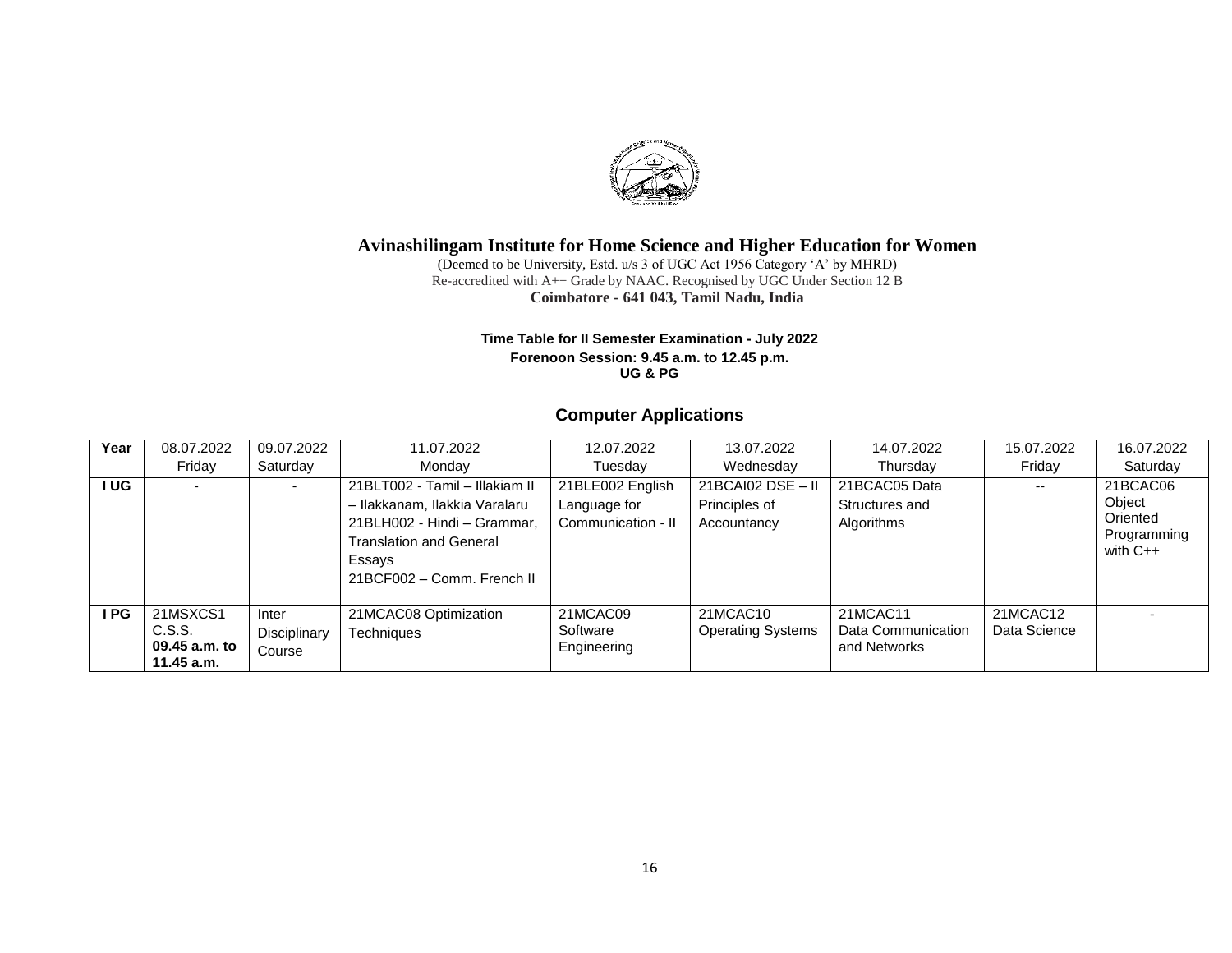

(Deemed to be University, Estd. u/s 3 of UGC Act 1956 Category 'A' by MHRD) Re-accredited with A++ Grade by NAAC. Recognised by UGC Under Section 12 B **Coimbatore - 641 043, Tamil Nadu, India**

### **Time Table for II Semester Examination - July 2022 Forenoon Session: 9.45 a.m. to 12.45 p.m. UG & PG**

| Year | 08.07.2022    | 09.07.2022   | 11.07.2022                     | 12.07.2022                             | 13.07.2022          | 14.07.2022          | 15.07.2022    |
|------|---------------|--------------|--------------------------------|----------------------------------------|---------------------|---------------------|---------------|
|      | Friday        | Saturday     | Monday                         | Tuesday                                | Wednesday           | Thursday            | Friday        |
|      |               |              |                                | <b>Psychology</b>                      |                     |                     |               |
| I UG |               |              | 21BLT002 - Tamil - Illakiam II | 21BLE002 English                       | 21BPSI02 DSE-II     | 21BPSC03 Cognitive  | 21BPSC04      |
|      |               |              | - Ilakkanam, Ilakkia Varalaru  | Language for                           | Interior Decoration | <b>Processes</b>    | Developmental |
|      |               |              | 21BLH002 - Hindi - Grammar,    | Communication - II                     |                     |                     | Psychology    |
|      |               |              | <b>Translation and General</b> |                                        |                     |                     |               |
|      |               |              | Essays                         |                                        |                     |                     |               |
|      |               |              | 21BLF002 - Lang. French II     |                                        |                     |                     |               |
|      |               |              |                                | <b>Applied and Clinical Psychology</b> |                     |                     |               |
|      |               |              |                                |                                        |                     |                     |               |
| I PG | 21MSXCS1      | Inter        | 21MAPC06 / 21MCPC06            | 21MAPC07/                              | 21MAPC08/           | 21MAPC09/           | 21MAPC10      |
|      | C.S.S.        | Disciplinary | <b>Personality Theories</b>    | 21MCPC07                               | 21MCPC08            | 21MCPC09            | Sports        |
|      | 09.45 a.m. to | Course       |                                | Psychotherapy                          | Psychopathology-II  | Experimental Design | Psychology    |
|      | $11.45$ a.m.  |              |                                |                                        |                     | in Research         | (Self study)  |
|      |               |              |                                |                                        |                     |                     | 21MCPC10      |
|      |               |              |                                |                                        |                     |                     | Forensic      |
|      |               |              |                                |                                        |                     |                     | Psychology    |
|      |               |              |                                |                                        |                     |                     |               |
|      |               |              |                                |                                        |                     |                     |               |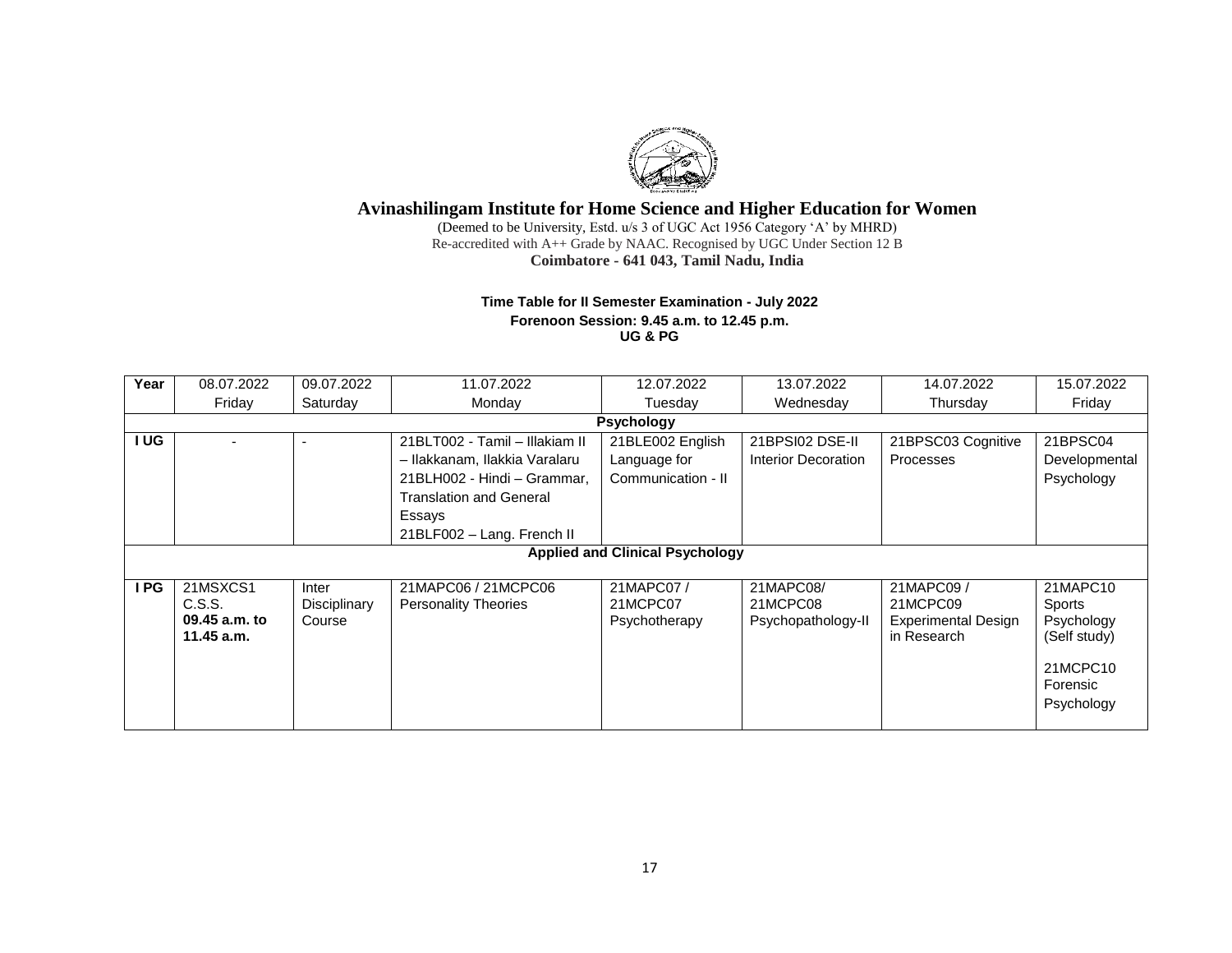

(Deemed to be University, Estd. u/s 3 of UGC Act 1956 Category 'A' by MHRD) Re-accredited with A++ Grade by NAAC. Recognised by UGC Under Section 12 B **Coimbatore - 641 043, Tamil Nadu, India**

### **Time Table for II Semester Examination - July 2022 Forenoon Session: 9.45 a.m. to 12.45 p.m.**

### **(UG and PG)**

## **Tamil**

| Year | 08.07.2022                                        | 09.07.2022                      | 11.07.2022                                                                                                                                                              | 12.07.2022                                             | 13.07.2022                                       | 14.07.2022                                | 15.07.2022                                     | 16.07.2022                                                   |
|------|---------------------------------------------------|---------------------------------|-------------------------------------------------------------------------------------------------------------------------------------------------------------------------|--------------------------------------------------------|--------------------------------------------------|-------------------------------------------|------------------------------------------------|--------------------------------------------------------------|
|      | Friday                                            | Saturday                        | Monday                                                                                                                                                                  | Tuesday                                                | Wednesday                                        | Thursday                                  | Friday                                         | Saturday                                                     |
| UG   |                                                   |                                 | 21BLT002 - Tamil - Illakiam II<br>- Ilakkanam, Ilakkia Varalaru<br>21BLH002 - Hindi -<br>Grammar, Translation and<br><b>General Essays</b><br>21BLF002 - Lang.French II | 21BLE002 English<br>Language for<br>Communication - II | $21BTM102 - DSE - II$<br><b>Basic Statistics</b> | 21BTMC04<br>Illakanam - II<br>Nannul Soll | 21BTMC05<br>Illakiyam - II<br>Bakthi ilakkiyam | 21BTMC06 -<br>Illakanam - III<br>Sirukathaiyum<br>Puthinamum |
| I PG | 21MSXCS1<br>C.S.S.<br>09.45 a.m. to<br>11.45 a.m. | Inter<br>Disciplinary<br>Course | 21MTMC07 Kappiam-<br>Manimegalai                                                                                                                                        | 21MTMC08<br>Tholkappiyam -<br>Sollathikaram            | 21MTMC09-<br>Mozhipeyarpiyal                     | 21MTMC10<br>Illakkiathiranaivu            |                                                |                                                              |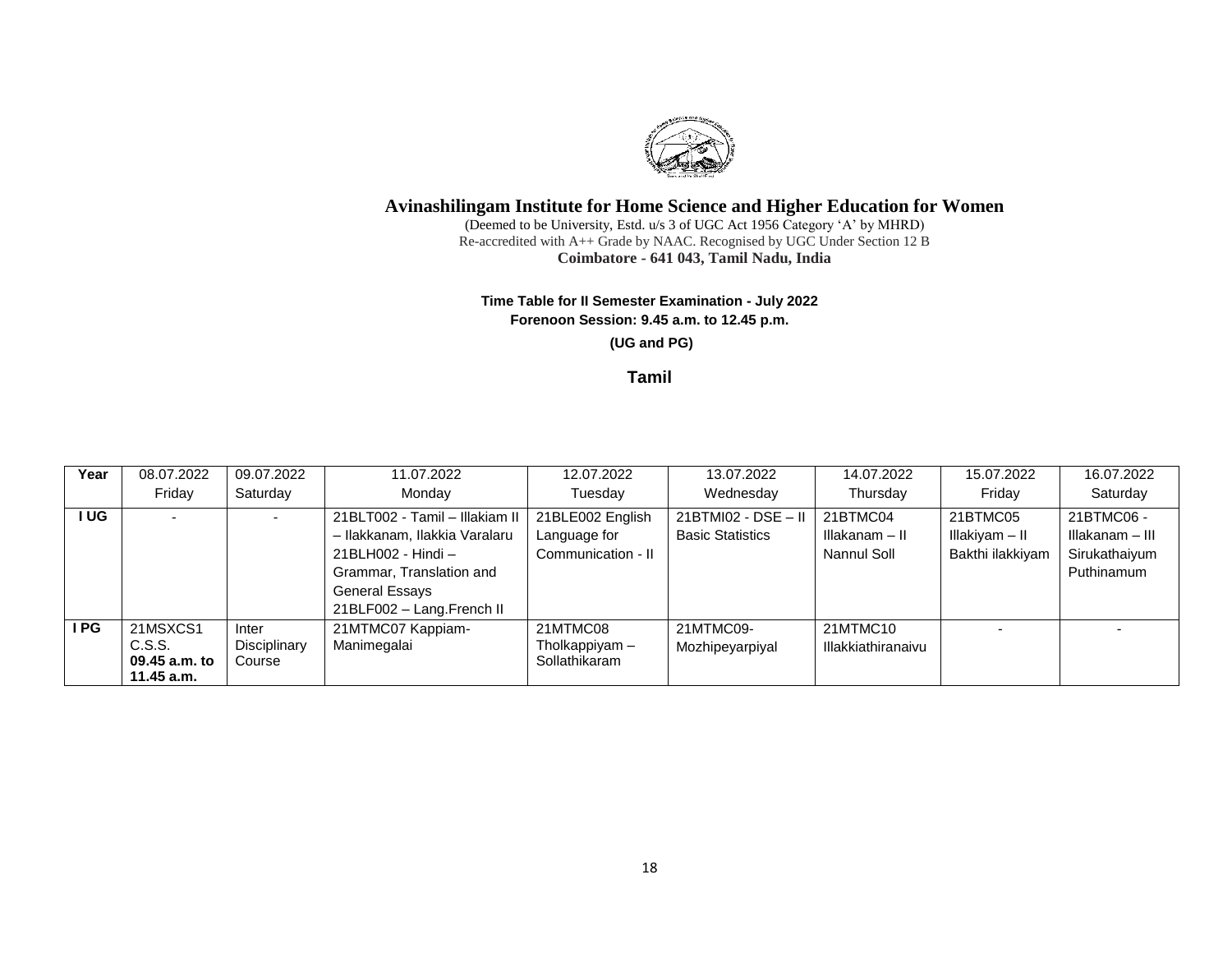

(Deemed to be University, Estd. u/s 3 of UGC Act 1956 Category 'A' by MHRD) Re-accredited with A++ Grade by NAAC. Recognised by UGC Under Section 12 B **Coimbatore - 641 043, Tamil Nadu, India**

### **Time Table for II Semester Examination - July 2022 Forenoon Session: 9.45 a.m. to 12.45 p.m.**

**(UG and PG)**

## **Music**

| Year  | 08.07.2022                                        | 09.07.2022                      | 11.07.2022                                                                                                                                                            | 12.07.2022                                             | 13.07.2022                                    | 14.07.2022                                                                                          |
|-------|---------------------------------------------------|---------------------------------|-----------------------------------------------------------------------------------------------------------------------------------------------------------------------|--------------------------------------------------------|-----------------------------------------------|-----------------------------------------------------------------------------------------------------|
|       |                                                   |                                 |                                                                                                                                                                       |                                                        |                                               |                                                                                                     |
|       | Friday                                            | Saturday                        | Monday                                                                                                                                                                | Tuesday                                                | Wednesday                                     | Thursday                                                                                            |
| I UG. | $\overline{\phantom{0}}$                          |                                 | 21BLT002 - Tamil - Illakiam II -<br>Ilakkanam, Ilakkia Varalaru<br>21BLH002 - Hindi - Grammar,<br><b>Translation and General Essays</b><br>21BLF002 - Lang. French II | 21BLE002 English<br>Language for<br>Communication - II | 21BMUI02 DSE-II<br>Personality<br>Development | 21BMUC04 Musical<br>Forms                                                                           |
| I PG. | 21MSXCS1<br>C.S.S.<br>09.45 a.m. to<br>11.45 a.m. | Inter<br>Disciplinary<br>Course | 21MMUC07 History of Indian<br>Music-II                                                                                                                                | 21MMUC08 Research<br>Methodology in Music              | 21MMUC09 Operas<br>and Dance Dramas           | 21MMUC10 Hindusthani<br>Music and its Musical<br>Forms and Basics of<br><b>Western Music Theory</b> |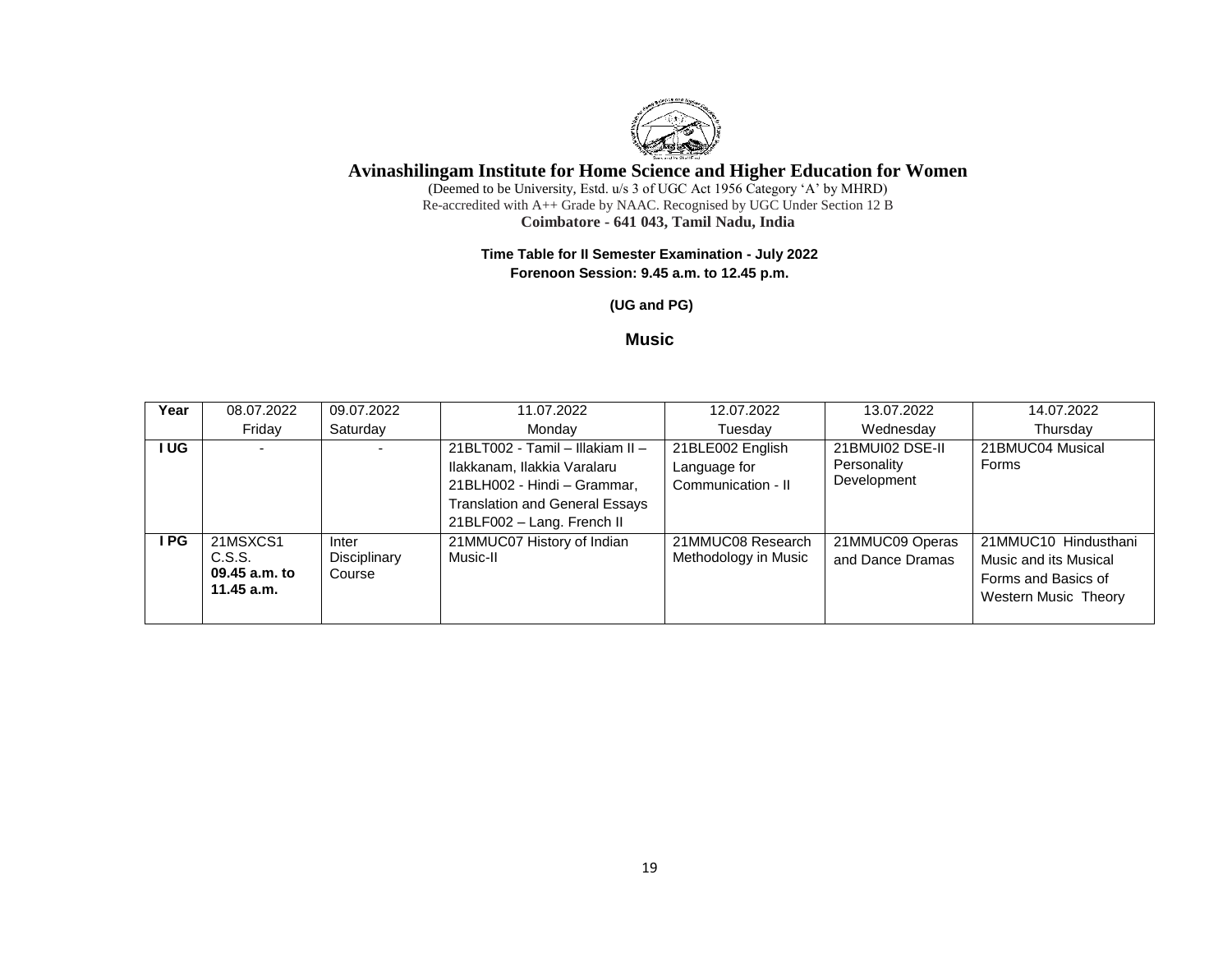

(Deemed to be University, Estd. u/s 3 of UGC Act 1956 Category 'A' by MHRD) Re-accredited with A++ Grade by NAAC. Recognised by UGC Under Section 12 B **Coimbatore - 641 043, Tamil Nadu, India**

### **Time Table for II Semester Examination - July 2022 Forenoon Session: 9.45 a.m. to 12.45 p.m. (UG and PG)**

#### **Economics**

| Year  | 08.07.2022                                        | 09.07.2022                      | 11.07.2022                                                                                                                                                            | 12.07.2022                                             | 13.07.2022                                  | 14.07.2022                     | 15.07.2022                        | 16.07.2022                         |
|-------|---------------------------------------------------|---------------------------------|-----------------------------------------------------------------------------------------------------------------------------------------------------------------------|--------------------------------------------------------|---------------------------------------------|--------------------------------|-----------------------------------|------------------------------------|
|       | Friday                                            | Saturday                        | Monday                                                                                                                                                                | Tuesday                                                | Wednesday                                   |                                | Friday                            | Saturday                           |
|       |                                                   |                                 |                                                                                                                                                                       |                                                        |                                             |                                |                                   |                                    |
| I UG  |                                                   |                                 | 21BLT002 - Tamil - Illakiam II -<br>Ilakkanam, Ilakkia Varalaru<br>21BLH002 - Hindi - Grammar,<br><b>Translation and General Essays</b><br>21BLF002 - Lang. French II | 21BLE002 English<br>Language for<br>Communication - II | 21BECI02 DSE-II<br>Elements of<br>Sociology | 21BECC04 Micro<br>Economics II | 21BECC05<br>Macro<br>Economics II | 21BECC06<br>Statistical<br>Methods |
| I PG. | 21MSXCS1<br>C.S.S.<br>09.45 a.m. to<br>11.45 a.m. | Inter<br>Disciplinary<br>Course | 21MECC07 Micro Economic<br>Theory-II                                                                                                                                  | 21MECC08 Macro<br>Economic Theory-II                   | 21MECC09<br>Research<br>Methodology         | 21MECC10<br>Econometrics       | 21MECC11<br>Monetary<br>Economics |                                    |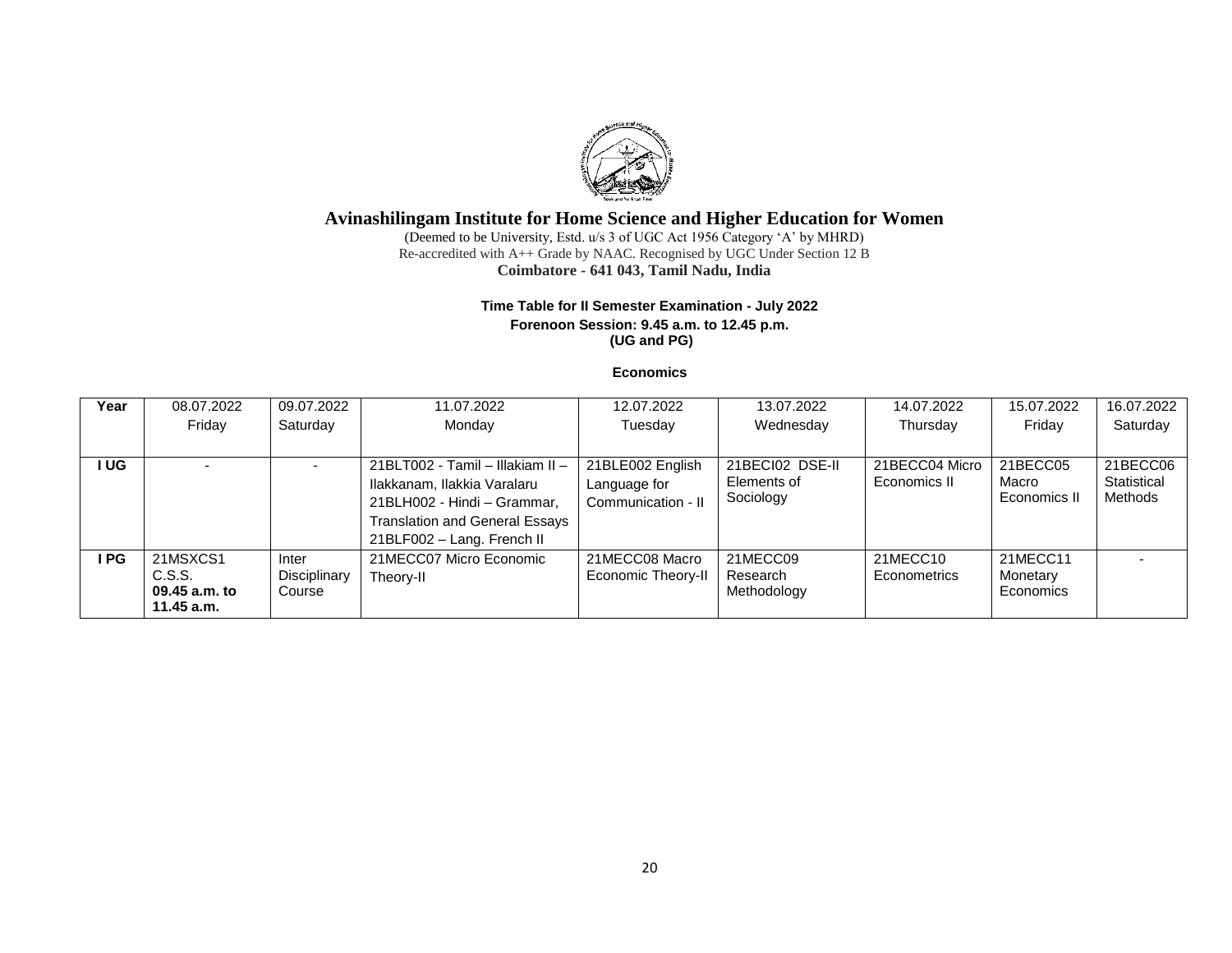

(Deemed to be University, Estd. u/s 3 of UGC Act 1956 Category 'A' by MHRD) Re-accredited with A++ Grade by NAAC. Recognised by UGC Under Section 12 B **Coimbatore - 641 043, Tamil Nadu, India**

#### **Time Table for II Semester Examination - July 2022 Forenoon Session: 9.45 a.m. to 12.45 p.m. (UG and PG)**

**English**

| Year | 08.07.2022<br>Friday                              | 09.07.2022<br>Saturday          | 11.07.2022<br>Monday                                                                                                                                                    | 12.07.2022<br>Tuesday                                  | 13.07.2022<br>Wednesday                         | 14.07.2022<br>Thursday                                                                             | 15.07.2022<br>Friday                          | 16.07.2022<br>Saturday |
|------|---------------------------------------------------|---------------------------------|-------------------------------------------------------------------------------------------------------------------------------------------------------------------------|--------------------------------------------------------|-------------------------------------------------|----------------------------------------------------------------------------------------------------|-----------------------------------------------|------------------------|
| I UG |                                                   |                                 | 21BLT002 - Tamil - Illakiam II<br>- Ilakkanam, Ilakkia Varalaru<br>21BLH002 - Hindi - Grammar,<br><b>Translation and General</b><br>Essays<br>21BLF002 - Lang.French II | 21BLE002 English<br>Language for<br>Communication - II | $21$ BENI02 DSE - II<br><b>Event Management</b> | 21BENC04 History<br>of English Literature<br>II - from Victorian<br>Age to the<br>Contemporary Age | 21BENC05<br>Phonetics                         | 21BENC06<br>Prose      |
| PG   | 21MSXCS1<br>C.S.S.<br>09.45 a.m. to<br>11.45 a.m. | Inter<br>Disciplinary<br>Course | 21MENC07 British Fiction                                                                                                                                                | 21MENC08<br>Shakespeare                                | 21MENC09 New<br>Literatures in<br>English       | 21MENC10 Women<br>Writings in English                                                              | 21MENC11<br><b>Translations</b><br>in English | 21MENC12<br>Drama      |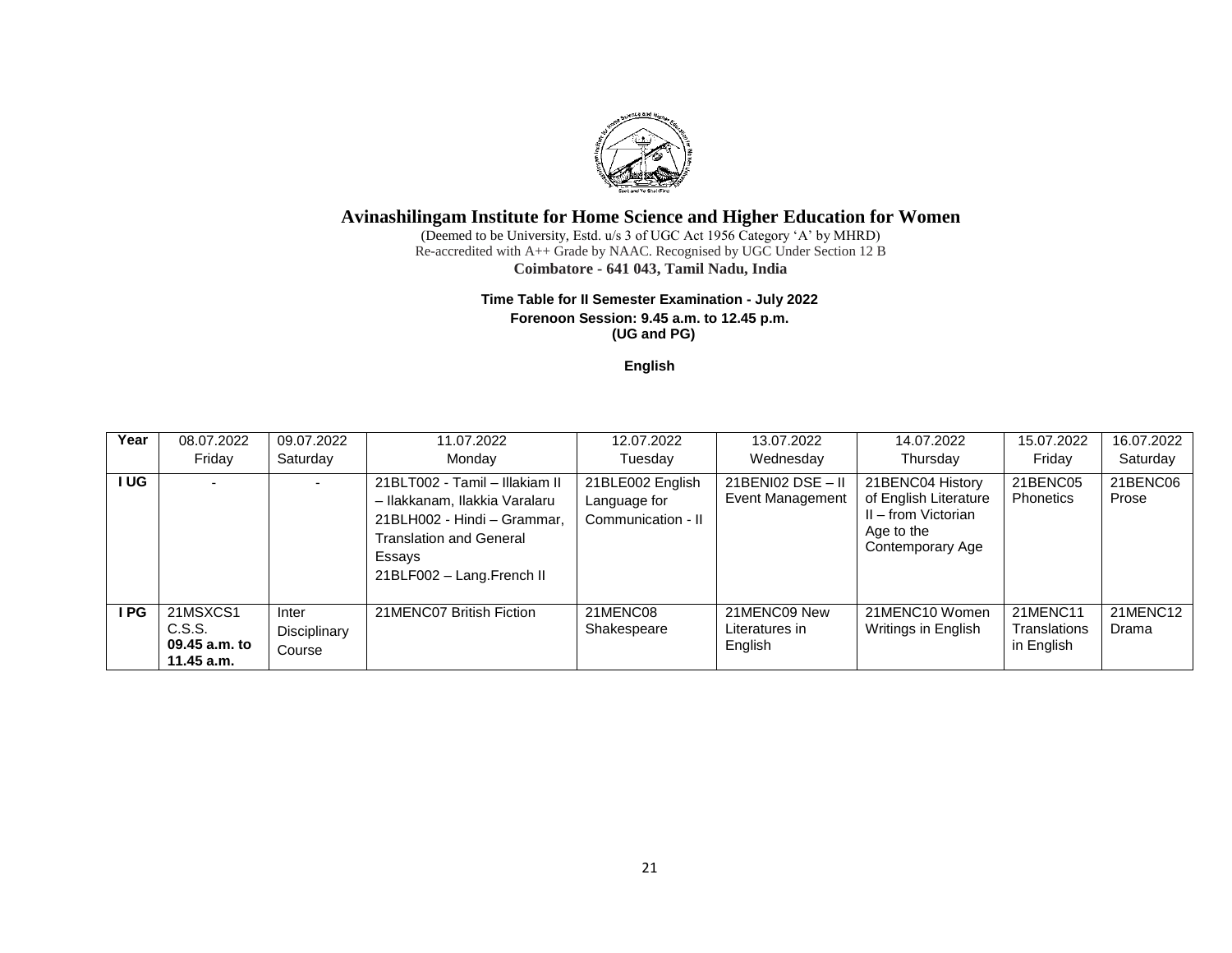

(Deemed to be University, Estd. u/s 3 of UGC Act 1956 Category 'A' by MHRD) Re-accredited with A++ Grade by NAAC. Recognised by UGC Under Section 12 B **Coimbatore - 641 043, Tamil Nadu, India**

# **Time Table for II Semester Examination - July 2022 Forenoon Session: 9.45 a.m. to 12.45 p.m.**

**(UG)**

## **Functional Hindi**

| Year | 08.07.2022<br>Friday                              | 09.07.2022<br>Saturday          | 11.07.2022<br>Monday                                                                                                                                                       | 12.07.2022<br>Tuesday                                            | 13.07.2022<br>Wednesday                              | 14.07.2022<br>Thursday                                        | 15.07.2022<br>Friday                                                                              | 16.07.2022<br>Saturday                                                     |
|------|---------------------------------------------------|---------------------------------|----------------------------------------------------------------------------------------------------------------------------------------------------------------------------|------------------------------------------------------------------|------------------------------------------------------|---------------------------------------------------------------|---------------------------------------------------------------------------------------------------|----------------------------------------------------------------------------|
| I UG |                                                   |                                 | 21BLT002 - Tamil -<br>Illakiam II -<br>Ilakkanam, Ilakkia<br>Varalaru<br>21BLH002 - Hindi -<br>Grammar, Translation<br>and General Essays<br>21BLF002 - Lang.<br>French II | 21BLE002 English<br>Language for<br>Communication -<br>Ш         | 21BFHI02 DSE-II<br>Tamil Isai                        | 21BFHC04 Official<br>Correspondence<br>Noting and<br>Drafting | 21BFHC05 Official<br>Language policy of<br>Government of<br>Indian and<br><b>Functional Hindi</b> | 21BFHC06<br>History of<br>Hindi<br>Literature<br>(Ancient and<br>Medieval) |
|      |                                                   |                                 |                                                                                                                                                                            | <b>Hindi and Journalism</b>                                      |                                                      |                                                               |                                                                                                   |                                                                            |
| I PG | 21MSXCS1<br>C.S.S.<br>09.45 a.m. to<br>11.45 a.m. | Inter<br>Disciplinary<br>Course | 21MHJC07 Bhasha<br>Vigyan and<br>Development of Hindi<br>Language                                                                                                          | 21MHJC08<br>Translation -<br>Applications and<br><b>Problems</b> | 21MHJC09 Mass<br>Communication<br>(Electronic Media) | 21MHJC10 Hindi<br>Journalism and<br>Information<br>Technology | 21MHJC11<br>Development<br>of Hindi Journalism<br>(Post<br>Independence)                          |                                                                            |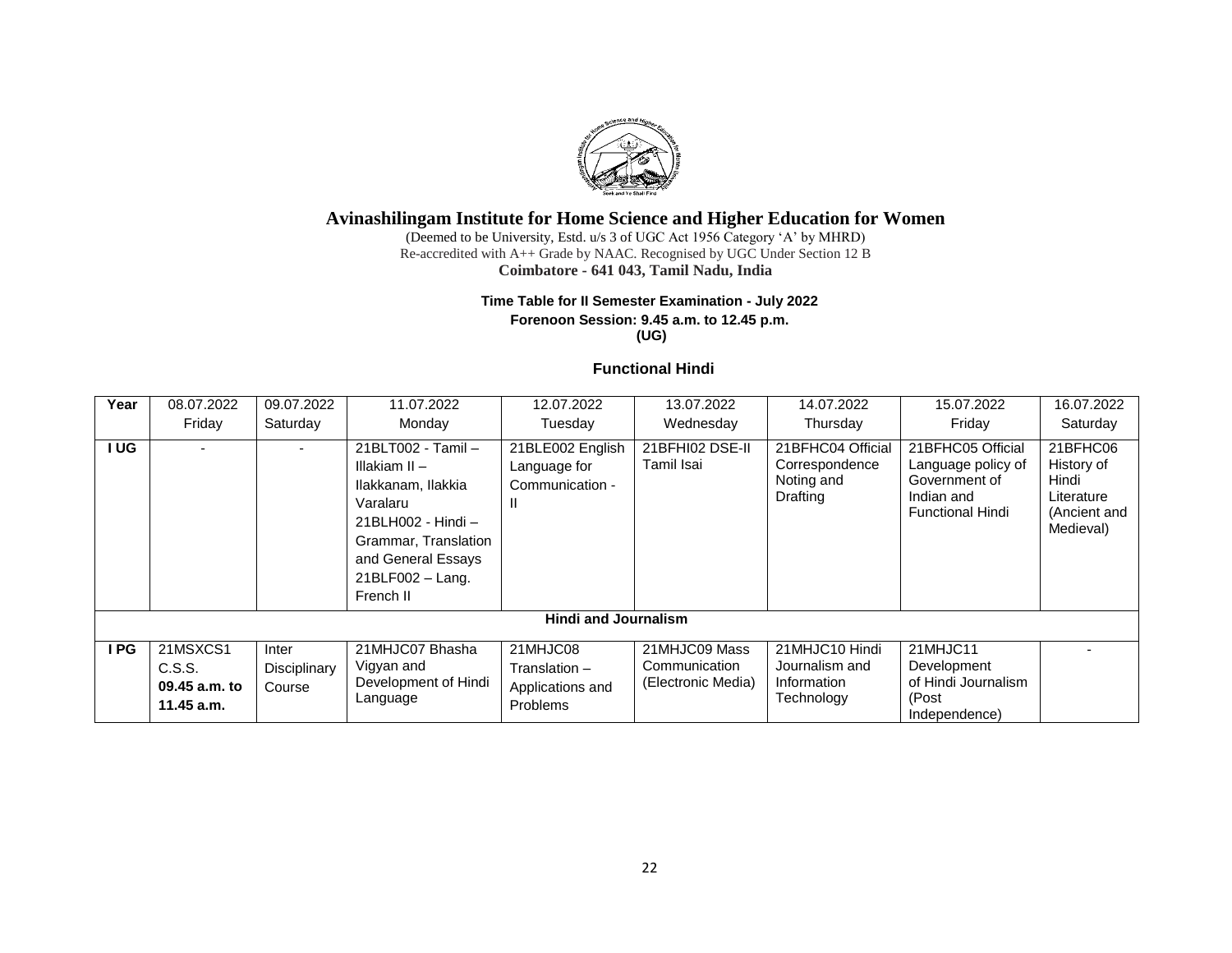

(Deemed to be University, Estd. u/s 3 of UGC Act 1956 Category 'A' by MHRD) Re-accredited with A++ Grade by NAAC. Recognised by UGC Under Section 12 B **Coimbatore - 641 043, Tamil Nadu, India**

### **Time Table for II Semester Examination - July 2022 Forenoon Session: 9.45 a.m. to 12.45 p.m.**

### **Commerce - U.G.**

| Year   | 11.07.2022                            | 12.07.2022         | 13.07.2022          | 14.07.2022         | 15.07.2022       | 16.07.2022          |
|--------|---------------------------------------|--------------------|---------------------|--------------------|------------------|---------------------|
|        | Monday                                | Tuesday            | Wednesday           | Thursday           | Friday           | Saturday            |
|        |                                       |                    |                     |                    |                  |                     |
| UG.    | 21BIED02 Macro                        | 21BLE002 English   | $21BCO102$ DSE - II | 21BCOC04 Financial | 21BCOC05 Banking | 21BCOC05            |
|        | Economics                             | Language for       | <b>Business</b>     | Accounting - II    | law and Practice | Marketing           |
|        |                                       | Communication - II | <b>Mathematics</b>  |                    |                  |                     |
|        | Major: B. Com CA                      |                    |                     |                    |                  |                     |
| I UG.  | 21BIED02 Macro                        | 21BLE002 English   | $21BCO102$ DSE - II | 21BCCC04 Financial | 21BCCC05         |                     |
|        | Economics                             | Language for       | <b>Business</b>     | Accounting - II    | Principles of    |                     |
|        |                                       | Communication - II | <b>Mathematics</b>  |                    | Management       |                     |
| Major: | <b>B. Com Professional Accounting</b> |                    |                     |                    |                  |                     |
| I UG.  | 21BIED02 Macro                        | 21BLE002 English   | 21BCPI02 DSE-II     | 21BCPC04           | 21BCPC05 Banking | 21BCPC06            |
|        | Economics                             | Language for       | <b>Business</b>     | Fundamentals of    | Law and Practice | Business Law - II   |
|        |                                       | Communication - II | <b>Mathematics</b>  | Accounting - II    |                  |                     |
|        | Major: B.Com. Corporate Secretaryship |                    |                     |                    |                  |                     |
| I UG   | 21BICRC02                             | 21BLE002 English   | $21BCRI02$ DSE - II | 21BICRC04 Advanced | 21BICRC05        | 21BCRC06            |
|        | Entrepreneurship                      | Language for       | <b>Business</b>     | Accounting         | <b>Business</b>  | <b>Business Law</b> |
|        | Development                           | Communication - II | Communication       |                    | Environment      |                     |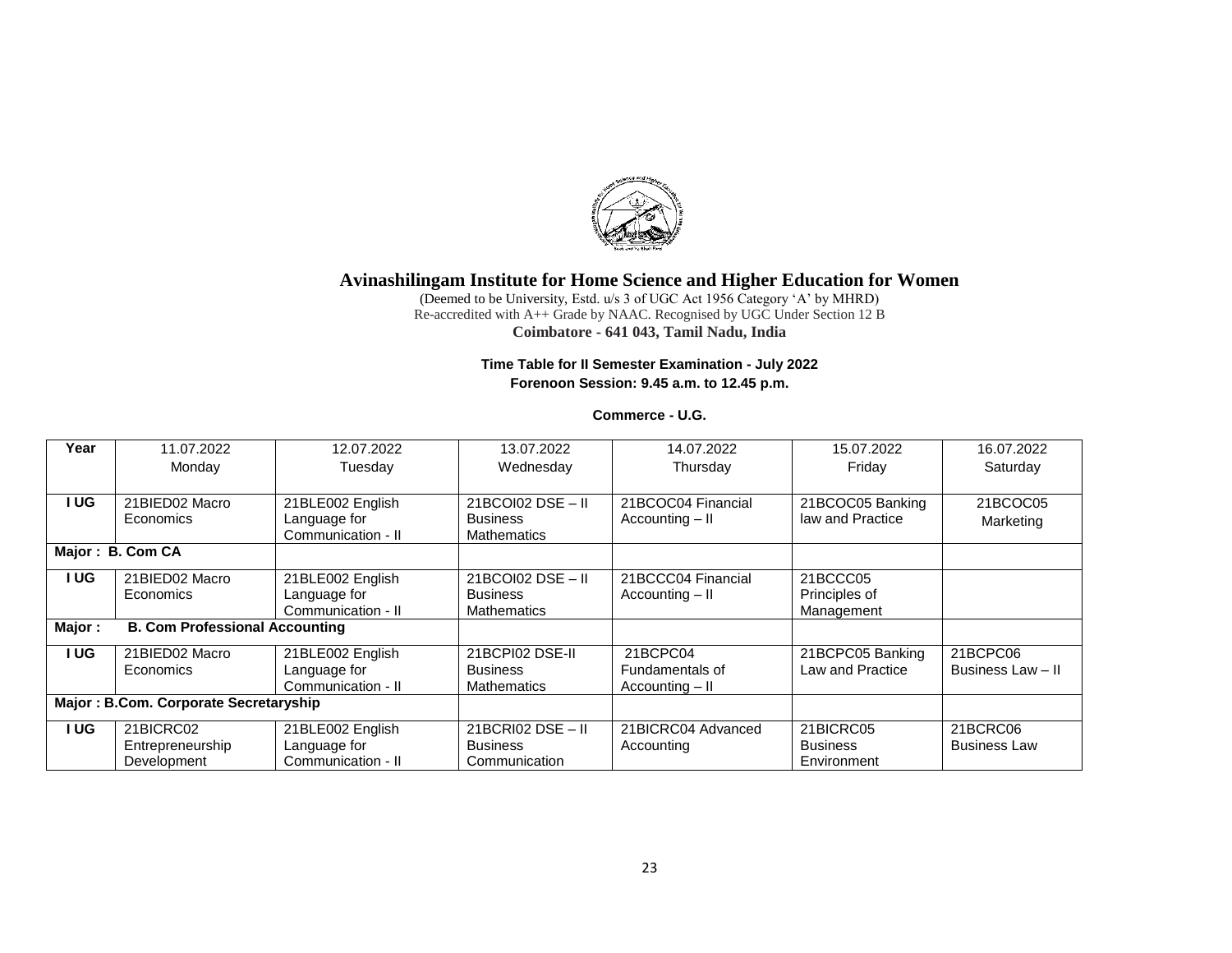

(Deemed to be University, Estd. u/s 3 of UGC Act 1956 Category 'A' by MHRD) Re-accredited with A++ Grade by NAAC. Recognised by UGC Under Section 12 B **Coimbatore - 641 043, Tamil Nadu, India**

## **Time Table for II Semester Examination - July 2022 Forenoon Session: 9.45 a.m. to 12.45 p.m. Commerce (P.G.)**

| Year      | 08.07.2022<br>Fridav                                | 09.07.2022<br>Saturdav          | 11.07.2022<br>Monday                 | 12.07.2022<br>Tuesday                       | 13.07.2022<br>Wednesdav                         | 14.07.2022<br>Thursday                                           | 15.07.2022<br>Friday                                                                                                                                      | 16.07.2022<br>Saturday                                                                                                                                                                    |
|-----------|-----------------------------------------------------|---------------------------------|--------------------------------------|---------------------------------------------|-------------------------------------------------|------------------------------------------------------------------|-----------------------------------------------------------------------------------------------------------------------------------------------------------|-------------------------------------------------------------------------------------------------------------------------------------------------------------------------------------------|
| I M.Com   | 21MSXCS1<br>C.S.S.<br>09.45 a.m. to<br>11.45 a.m.   | Inter<br>Disciplinary<br>Course | 21MCOC09<br>Management<br>Accounting | 21MCOC10<br>Human<br>Resource<br>Management | 21MCOC11<br><b>Business Research</b><br>Methods | 21MCOC13<br>Entrepreneurship<br>and Small Business<br>Management | 21MCOC14<br><b>14A Elective-I</b><br>Paper I Finance -<br><b>Investment Banking</b><br><b>14B Elective-II</b><br>Paper I Marketing -<br>Retail Management | 21MCOC15<br>15A Elective-I Paper II<br>Finance - International<br>Financial<br>Management<br><b>15B Elective-II Paper</b><br>II Marketing -<br><b>Customer Relationship</b><br>Management |
| M.Com(CA) | 21MSXCS1<br>C.S.S.<br>09.45 a.m. to<br>$11.45$ a.m. | Inter<br>Disciplinary<br>Course | 21MCCC09<br>Management<br>Accounting | $\overline{\phantom{0}}$                    | 21MCCC11<br><b>Business Research</b><br>Methods | 21MCCC14<br>Software<br>Engineering                              |                                                                                                                                                           |                                                                                                                                                                                           |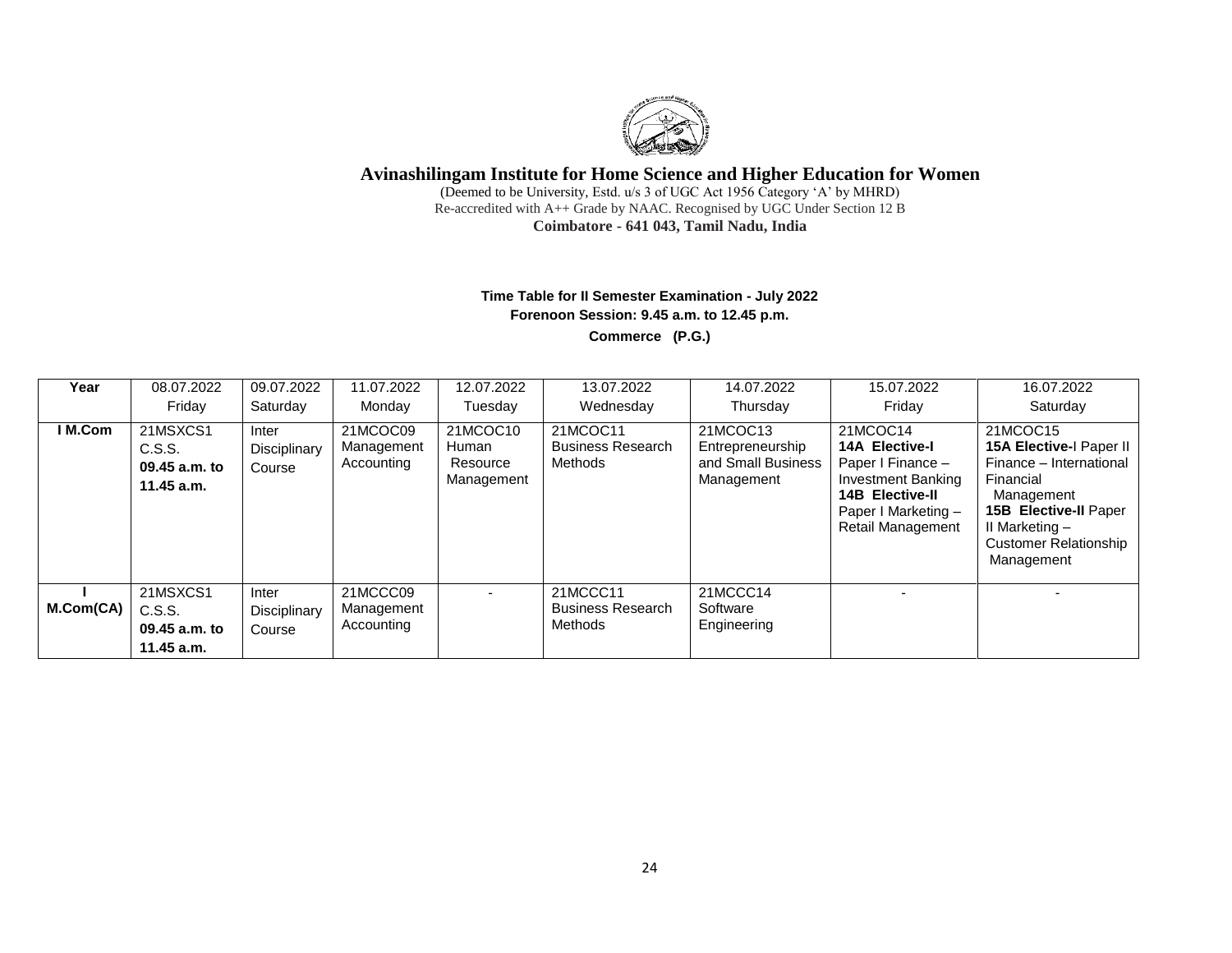

(Deemed to be University, Estd. u/s 3 of UGC Act 1956 Category 'A' by MHRD) Re-accredited with A++ Grade by NAAC. Recognised by UGC Under Section 12 B **Coimbatore - 641 043, Tamil Nadu, India**

## **Time Table for II Semester Examination - July 2022 Forenoon Session: 9.45 a.m. to 12.45 p.m.**

|      |                                                                                                                                                                         |                                                        | (UG)                                               |                                          |                                     |                                                        |
|------|-------------------------------------------------------------------------------------------------------------------------------------------------------------------------|--------------------------------------------------------|----------------------------------------------------|------------------------------------------|-------------------------------------|--------------------------------------------------------|
| Year | 11.07.2022                                                                                                                                                              | 12.07.2022                                             | 13.07.2022                                         | 14.07.2022                               | 15.07.2022                          | 16.07.2022                                             |
|      | Monday                                                                                                                                                                  | Tuesday                                                | Wednesday                                          | Thursday                                 | Friday                              | Saturday                                               |
|      |                                                                                                                                                                         |                                                        | I B.B.A. Tourism                                   |                                          |                                     |                                                        |
| I UG | 21BLT002 - Tamil -<br>Illakiam II - Ilakkanam,<br>Ilakkia Varalaru<br>21BLH002 - Hindi -<br>Grammar, Translation<br>and General Essays<br>21BCF002 - Comm.<br>French II | 21BLE002 English<br>Language for<br>Communication - II | 21BTOI02 DSE-II<br>Entrepreneurship<br>Development | 21BTOC04<br>Management<br>Concepts       | 21BTOC05<br><b>Tourism Business</b> | 21BTOC06<br>Indian Tourism<br>Resources                |
|      |                                                                                                                                                                         |                                                        | Major: BBA - Retail Management                     |                                          |                                     |                                                        |
| I UG | 21BLT002 - Tamil -<br>Illakiam II - Ilakkanam,<br>Ilakkia Varalaru<br>21BLH002 - Hindi -<br>Grammar, Translation<br>and General Essays<br>21BCF002 - Comm.<br>French II | 21BLE002 English<br>Language for<br>Communication - II |                                                    | 21BREC04<br>Principles of<br>Accountancy | 21BREC05<br>Marketing<br>Management | 21BREC06<br><b>Retail Consumer</b><br><b>Behaviour</b> |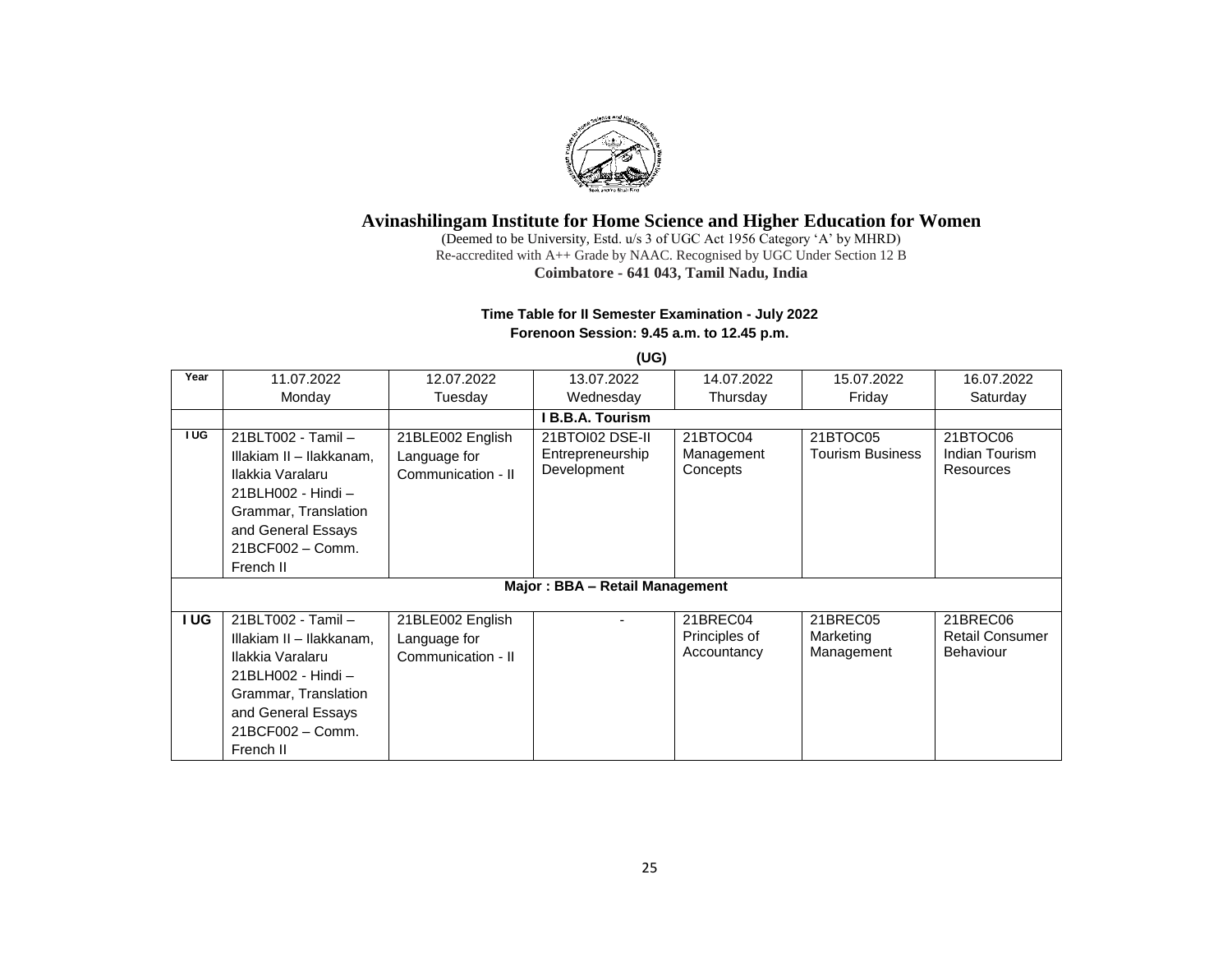

(Deemed to be University, Estd. u/s 3 of UGC Act 1956 Category 'A' by MHRD) Re-accredited with A++ Grade by NAAC. Recognised by UGC Under Section 12 B **Coimbatore - 641 043, Tamil Nadu, India**

**Time Table for II Semester Examination - July 2022 Forenoon Session: 9.45 a.m. to 12.45 p.m.**

**(PG)**

#### **I M.B.A. Tourism and Travel Management**

| Year | 08.07.2022                                             | 09.07.2022                   | 11.07.2022                                      | 12.07.2022                           | 13.07.2022                                            | 14.07.2022                             | 15.07.2022                                  | 16.07.2022                                                                                                             |
|------|--------------------------------------------------------|------------------------------|-------------------------------------------------|--------------------------------------|-------------------------------------------------------|----------------------------------------|---------------------------------------------|------------------------------------------------------------------------------------------------------------------------|
|      | Friday                                                 | Saturday                     | Monday                                          | Tuesday                              | Wednesday                                             | Thursday                               | Fridav                                      | Saturday                                                                                                               |
| I PG | 21MSXCS1<br>C.S.S.<br>$09.45$ a.m.<br>to 11.45<br>a.m. | Inter Disciplinary<br>Course | 21MTAC08 Customer<br>Relationship<br>Management | 21MTAC09<br><b>Tourism Marketing</b> | 21MTAC10<br>Accounting and<br>Financial<br>Management | 21MTAC11 World<br>Tourism<br>Geography | 21MTAC12<br>Culture and<br>Heritage Tourism | 21MTAC13<br>Specialization<br>13A MICE and<br>Event<br>Management<br>13B Strategic<br>Human<br>Resource<br>Development |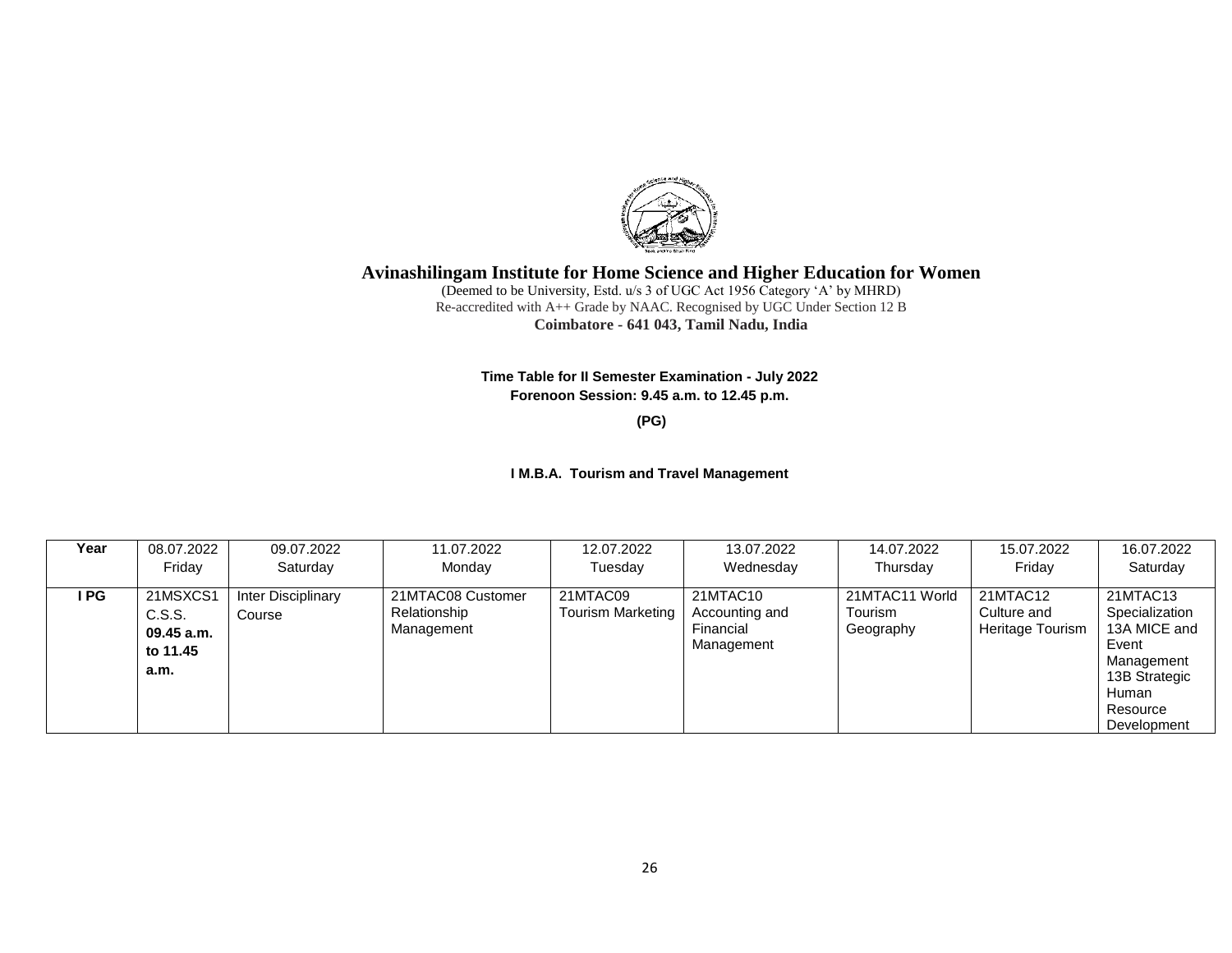

(Deemed to be University, Estd. u/s 3 of UGC Act 1956 Category 'A' by MHRD) Re-accredited with A++ Grade by NAAC. Recognised by UGC Under Section 12 B **Coimbatore - 641 043, Tamil Nadu, India**

**Time Table for II Semester Examination - July 2022 Forenoon Session: 9.45 a.m. to 12.45 p.m.**

**Major : Business Administration**

| Year | 04.07.2022                           | 05.07.2022                          | 06.07.2022                                        | 08.07.2022                                        | 09.07.2022                      | 11.07.2022                                                                                                                                       | 12.07.2022                                                                                      | 13.07.2022                                                                                                                 | 14.07.2022                                                                                                                         | 15.07.2022                                                                                                                            | 16.07.2022                                                                                           |
|------|--------------------------------------|-------------------------------------|---------------------------------------------------|---------------------------------------------------|---------------------------------|--------------------------------------------------------------------------------------------------------------------------------------------------|-------------------------------------------------------------------------------------------------|----------------------------------------------------------------------------------------------------------------------------|------------------------------------------------------------------------------------------------------------------------------------|---------------------------------------------------------------------------------------------------------------------------------------|------------------------------------------------------------------------------------------------------|
|      | Mondav                               | Tuesday                             | Wednesday                                         | Fridav                                            | Saturday                        | Monday                                                                                                                                           | Tuesdav                                                                                         | Wednesday                                                                                                                  | Thursday                                                                                                                           | Friday                                                                                                                                | Saturday                                                                                             |
| I PG | 21MBAC10<br>Operations<br>Management | 21MBAC11<br>Financial<br>Management | 21MBAC12<br>Legal<br>Aspects of<br>Company<br>Law | 21MSXCS1<br>C.S.S.<br>09.45 a.m. to<br>11.45 a.m. | Inter<br>Disciplinary<br>Course | 21MBAC14<br>Specialisation I<br>$P.I. 14M e -$<br>Customer<br>Relationship<br>Management<br>14H<br>Organisational<br>Dynamics and<br>Development | 21MBAC15<br>Specialisation II<br>P.I<br>15S Information<br>Security and<br><b>Audit Control</b> | 21MBAC15<br>Specialisation II<br>15F Investment<br>and Security<br>Analysis<br>15E Family<br><b>Business</b><br>Management | 21MBAC16<br>Specialisation<br>I P.II<br>16M Supply<br>chain and<br>Logistics<br>Management<br>16H Human<br>Resource<br>Development | 21MBAC17<br>Specialisation I<br>P.I<br>17 F Tax<br>planning and<br>Management<br>17E Micro and<br><b>Small Business</b><br>Management | 21MBAC17<br>Specialisation II<br><b>P.II 17S</b><br>Internet<br>Programming<br>for $e -$<br>Commerce |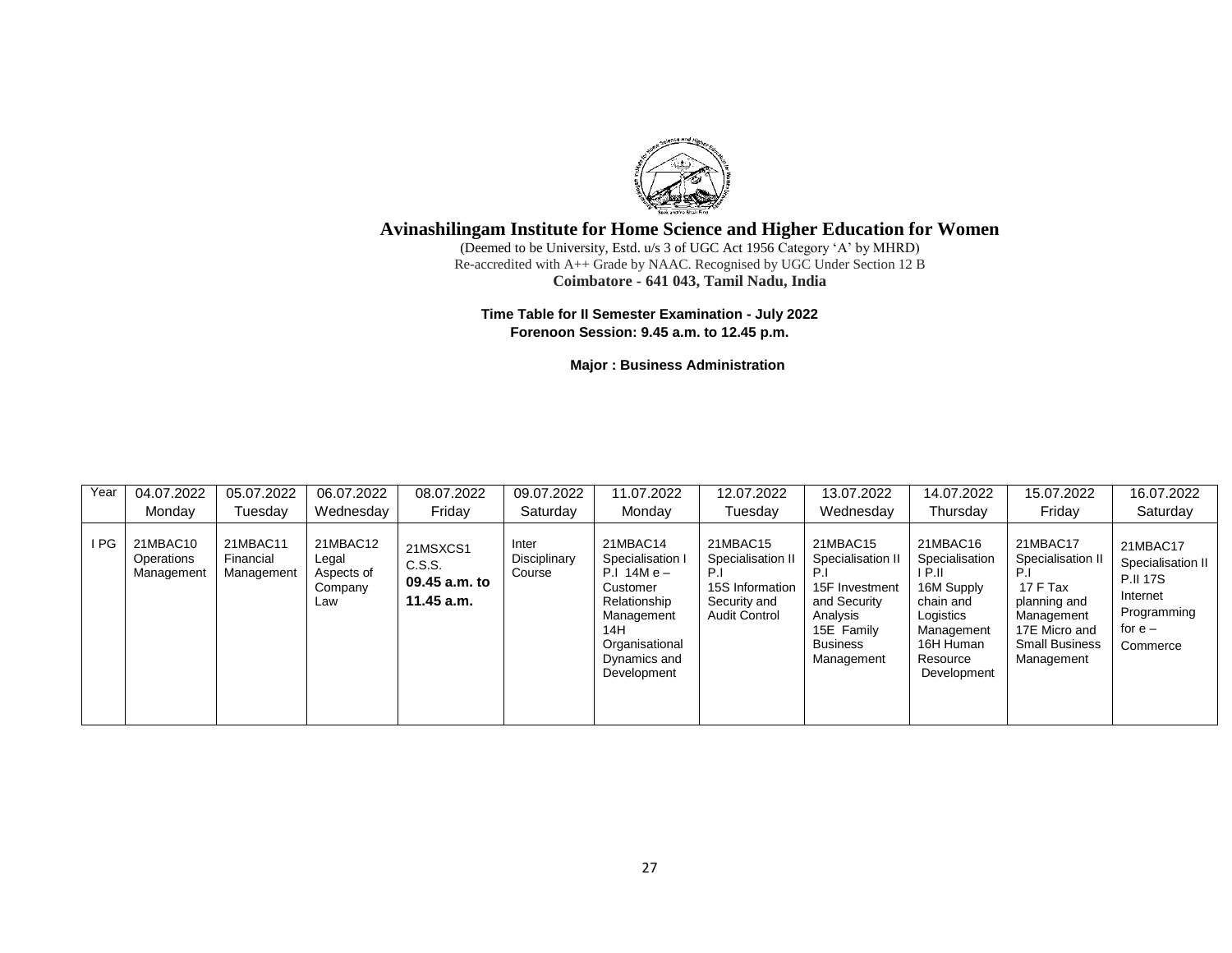

(Deemed to be University, Estd. u/s 3 of UGC Act 1956 Category 'A' by MHRD) Re-accredited with A++ Grade by NAAC. Recognised by UGC Under Section 12 B **Coimbatore - 641 043, Tamil Nadu, India**

#### **Time Table for II Semester Examination - July 2022 Forenoon Session: 9.45 a.m. to 12.45 p.m.**

#### **Major : Master of Business Administration (Information Technology)**

| Year | 04.07.2022                           | 05.07.2022                          | 06.07.2022                            | 08.07.2022                                        | 09.07.2022                      | 11.07.2022                                                                                                                                      | 12.07.2022                                                                                                  | 13.07.2022                                                                 | 14.07.2022                                                                                                                      | 15.07.2022                                                                     | 16.07.2022                                                                                           |
|------|--------------------------------------|-------------------------------------|---------------------------------------|---------------------------------------------------|---------------------------------|-------------------------------------------------------------------------------------------------------------------------------------------------|-------------------------------------------------------------------------------------------------------------|----------------------------------------------------------------------------|---------------------------------------------------------------------------------------------------------------------------------|--------------------------------------------------------------------------------|------------------------------------------------------------------------------------------------------|
|      | Monday                               | Tuesdav                             | Wednesday                             | Fridav                                            | Saturday                        | Monday                                                                                                                                          | Tuesday                                                                                                     | Wednesdav                                                                  | Thursday                                                                                                                        | Friday                                                                         | Saturday                                                                                             |
| I PG | 21MBMC10<br>Operations<br>Management | 21MBMC11<br>Financial<br>Management | 21MBMC12<br>Company and<br>Cyber Laws | 21MSXCS1<br>C.S.S.<br>09.45 a.m. to<br>11.45 a.m. | Inter<br>Disciplinary<br>Course | 21MBMC14<br>Specialisation<br>IP.I<br>14M e –<br>Customer<br>Relationship<br>Management<br>14H<br>Organisational<br>Dynamics and<br>Development | 21MBMC15<br>Specialisation<br>$II$ P.I<br><b>15S</b><br>Information<br>Security and<br><b>Audit Control</b> | 21MBMC14<br>Specialisation I<br>14F Investment<br>and Security<br>Analysis | 21MBMC16<br>Specialisation<br>P.H<br>16M Supply<br>chain and<br>Logistics<br>Management<br>16H Human<br>Resource<br>Development | 21MBMC16<br>Specialisation<br>I P.II<br>16 F Tax<br>planning and<br>Management | 21MBMC17<br>Specialisation<br><b>II P.II 17S</b><br>Internet<br>Programming<br>for $e -$<br>Commerce |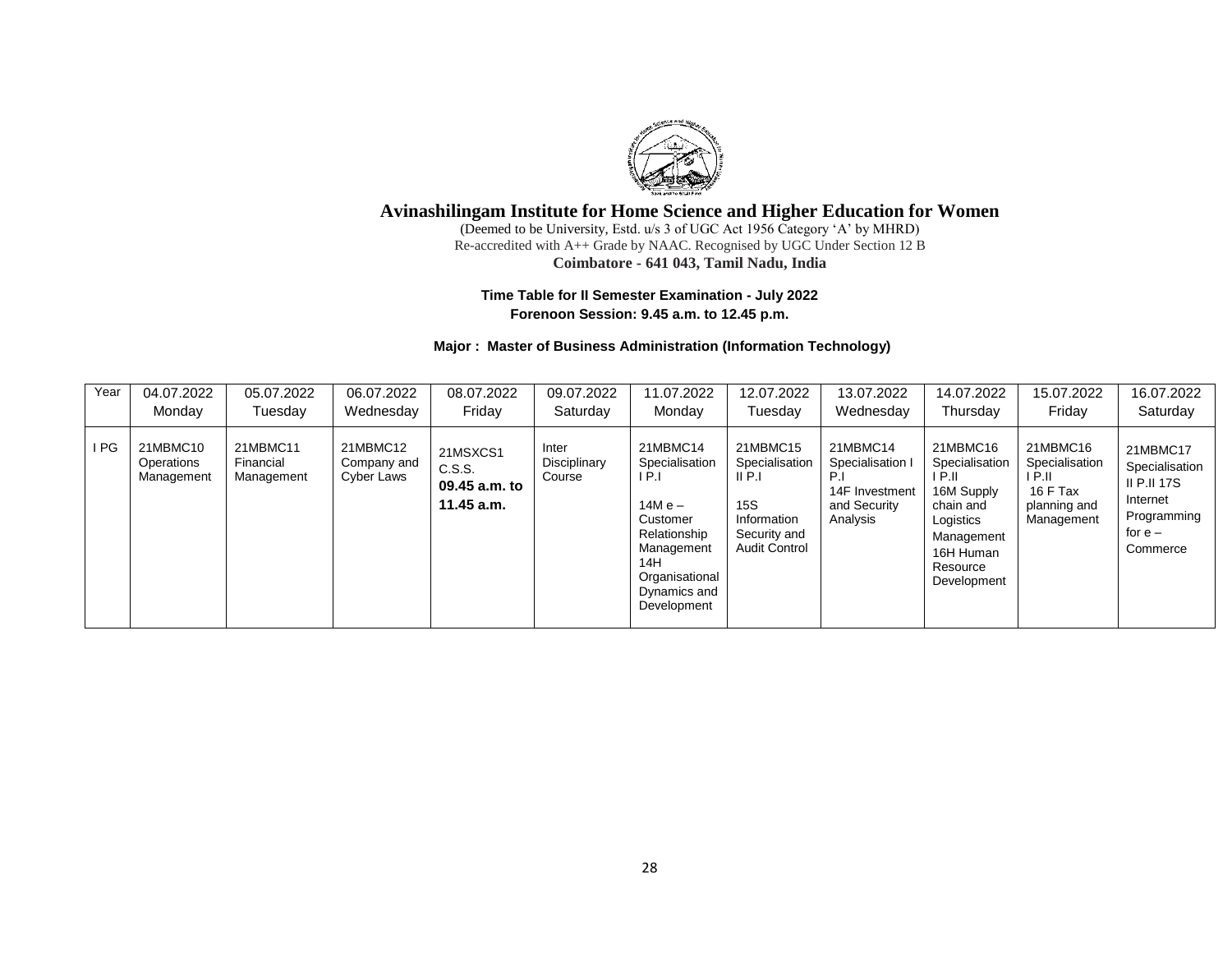

(Deemed to be University, Estd. u/s 3 of UGC Act 1956 Category 'A' by MHRD) Re-accredited with A++ Grade by NAAC. Recognised by UGC Under Section 12 B **Coimbatore - 641 043, Tamil Nadu, India**

### **Time Table for II Semester Examination - July 2022 Forenoon Session: 9.45 a.m. to 12.45 p.m.**

**(UG) Special Education and Mathematics** 

| Year | 11.07.2022                                       | 12.07.2022                                             | 13.07.2022                                     | 14.07.2022                               | 15.07.2022                                         | 16.07.2022                                   |
|------|--------------------------------------------------|--------------------------------------------------------|------------------------------------------------|------------------------------------------|----------------------------------------------------|----------------------------------------------|
|      | Monday                                           | Tuesdav                                                | Wednesday                                      | Thursday                                 | Fridav                                             | Saturday                                     |
| UG   | 21BSEC03<br>Implications of Visual<br>Impairment | 21BLE002 English<br>Language for<br>Communication - II | $21BSE102$ DSE – II –<br><b>Allied Physics</b> | 21BSMC04 Integral and<br>vector calculus | 21BSMC05<br>Trigonometry and<br>Laplace Transforms | 21BSMC06<br><b>Differential</b><br>Equations |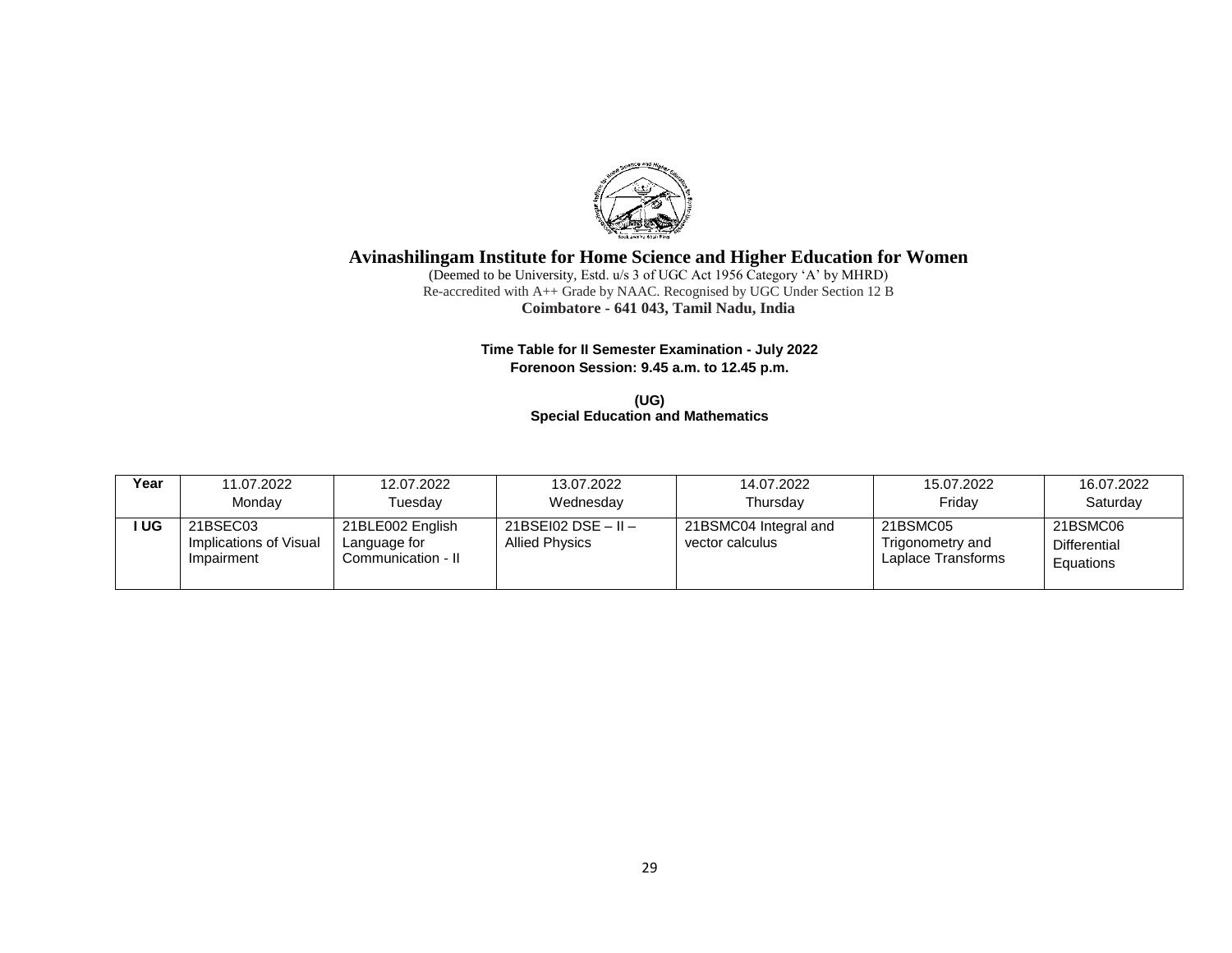

(Deemed to be University, Estd. u/s 3 of UGC Act 1956 Category 'A' by MHRD) Re-accredited with A++ Grade by NAAC. Recognised by UGC Under Section 12 B **Coimbatore - 641 043, Tamil Nadu, India**

#### **Time Table for II Semester Examination - July 2022 Forenoon Session: 9.45 a.m. to 12.45 p.m. (UG) Physical Education**

| Year | 11.07.2022                  | 12.07.2022         | 13.07.2022             | 14.07.2022           | 15.07.2022                            |
|------|-----------------------------|--------------------|------------------------|----------------------|---------------------------------------|
|      | Mondav                      | Tuesdav            | Wednesdav              | Thursdav             | Fridav                                |
| I UG | 21BLT002 - Tamil - Illakiam | 21BLE002 English   | 21BPEI02 DSE-II Sports | 21BPEC04 Anatomy and | 21BPEC05 Theory of Games and          |
|      | II - Ilakkanam, Ilakkia     | Language for       | <b>Nutrition</b>       | Physiology           | Sports-II (Kabaddi, Ballbadminton and |
|      | Varalaru                    | Communication - II |                        |                      | Handball)                             |
|      | 21BLH002 - Hindi -          |                    |                        |                      |                                       |
|      | Grammar, Translation and    |                    |                        |                      |                                       |
|      | <b>General Essays</b>       |                    |                        |                      |                                       |
|      | 21BLF002 - Lang. French II  |                    |                        |                      |                                       |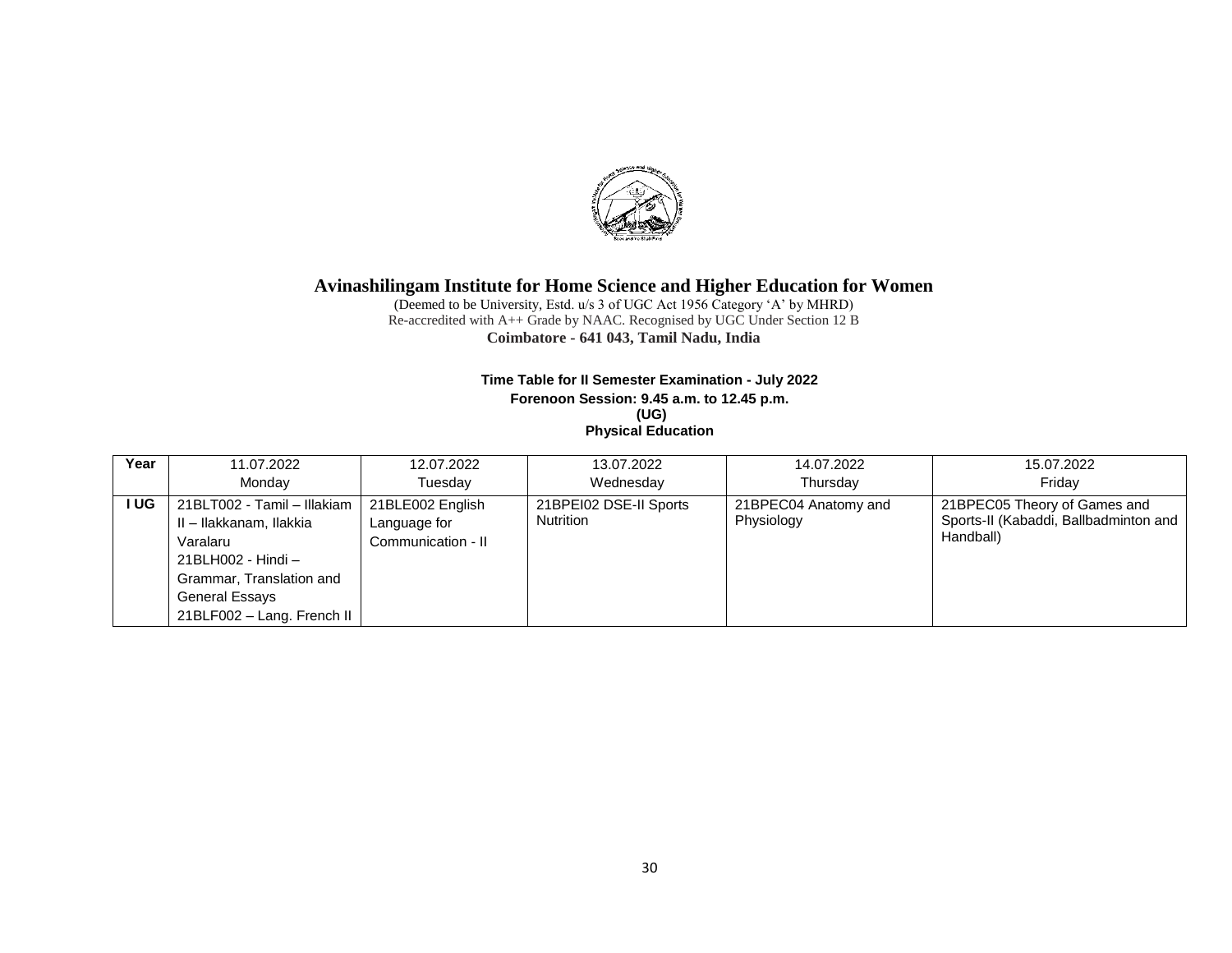

(Deemed to be University, Estd. u/s 3 of UGC Act 1956 Category 'A' by MHRD) Re-accredited with A++ Grade by NAAC. Recognised by UGC Under Section 12 B **Coimbatore - 641 043, Tamil Nadu, India**

### **Time Table for II Semester Examination - July 2022 Forenoon Session: 9.45 a.m. to 12.45 p.m.**

## **(U.G. and P.G.)**

## **Information Technology**

| Year | 08.07.2022                                        | 09.07.2022                      | 11.07.2022                                                                                                                                                                   | 12.07.2022                                             | 13.07.2022                                               | 14.07.2022                                           | 15.07.2022                                                      |
|------|---------------------------------------------------|---------------------------------|------------------------------------------------------------------------------------------------------------------------------------------------------------------------------|--------------------------------------------------------|----------------------------------------------------------|------------------------------------------------------|-----------------------------------------------------------------|
|      | Friday                                            | Saturday                        | Monday                                                                                                                                                                       | Tuesday                                                | Wednesday                                                | Thursday                                             | Friday                                                          |
| I UG |                                                   | $\sim$                          | 21BLT002 - Tamil - Illakiam II<br>- Ilakkanam, Ilakkia Varalaru<br>21BLH002 - Hindi -<br>Grammar, Translation and<br>General Essays<br>21BCF002 - Communicative<br>French II | 21BLE002 English<br>Language for<br>Communication - II | 21BITI02 DSE-II<br><b>Discrete</b><br><b>Mathematics</b> | 21BITC05 Digital<br>Fundamentals and<br>Architecture | 21BITC06<br><b>Object Oriented</b><br>Programming<br>with $C++$ |
| I PG | 21MSXCS1<br>C.S.S.<br>09.45 a.m. to<br>11.45 a.m. | Inter<br>Disciplinary<br>Course | 21MITC07 Internet of Things                                                                                                                                                  | 21MITC08 Deep<br>Learning                              | 21MITC09 Internet<br>and Web<br>Programming              | 21MITC10 Open<br>Source Technologies                 |                                                                 |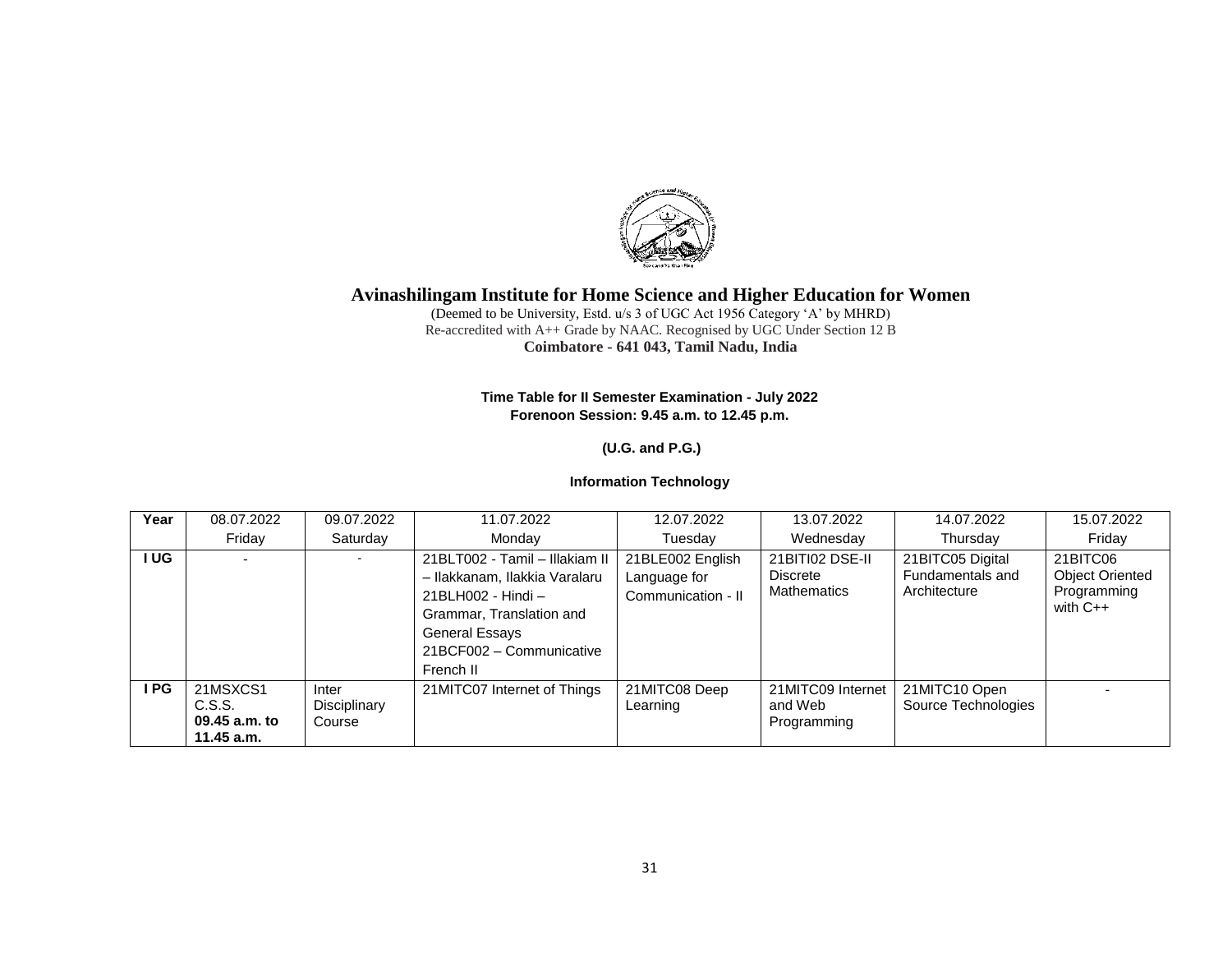

(Deemed to be University, Estd. u/s 3 of UGC Act 1956 Category 'A' by MHRD) Re-accredited with A++ Grade by NAAC. Recognised by UGC Under Section 12 B **Coimbatore - 641 043, Tamil Nadu, India**

#### **Time Table for II Semester Examination - July 2022 Forenoon Session: 9.45 a.m. to 12.45 p.m. (UG) Visual Communication**

| Year | 11.07.2022                                                                                                                                                                         | 12.07.2022                                             | 13.07.2022                                    | 14.07.2022                                | 15.07.2022              | 16.07.2022                                |
|------|------------------------------------------------------------------------------------------------------------------------------------------------------------------------------------|--------------------------------------------------------|-----------------------------------------------|-------------------------------------------|-------------------------|-------------------------------------------|
|      | Monday                                                                                                                                                                             | Tuesday                                                | Wednesday                                     | Thursday                                  | Friday                  | Saturday                                  |
| I UG | 21BLT002 - Tamil -<br>Illakiam II - Ilakkanam,<br>Ilakkia Varalaru<br>21BLH002 - Hindi -<br>Grammar, Translation<br>and General Essays<br>21BCF002-<br>Communicative French<br>-11 | 21BLE002 English<br>Language for<br>Communication - II | 21BVCI02 DSE-II<br>Principles of<br>Marketing | 21BVCC05 Communication<br><b>Theories</b> | 21BVCC06<br>Photography | 21BVCC07 Media,<br>Society and<br>Culture |